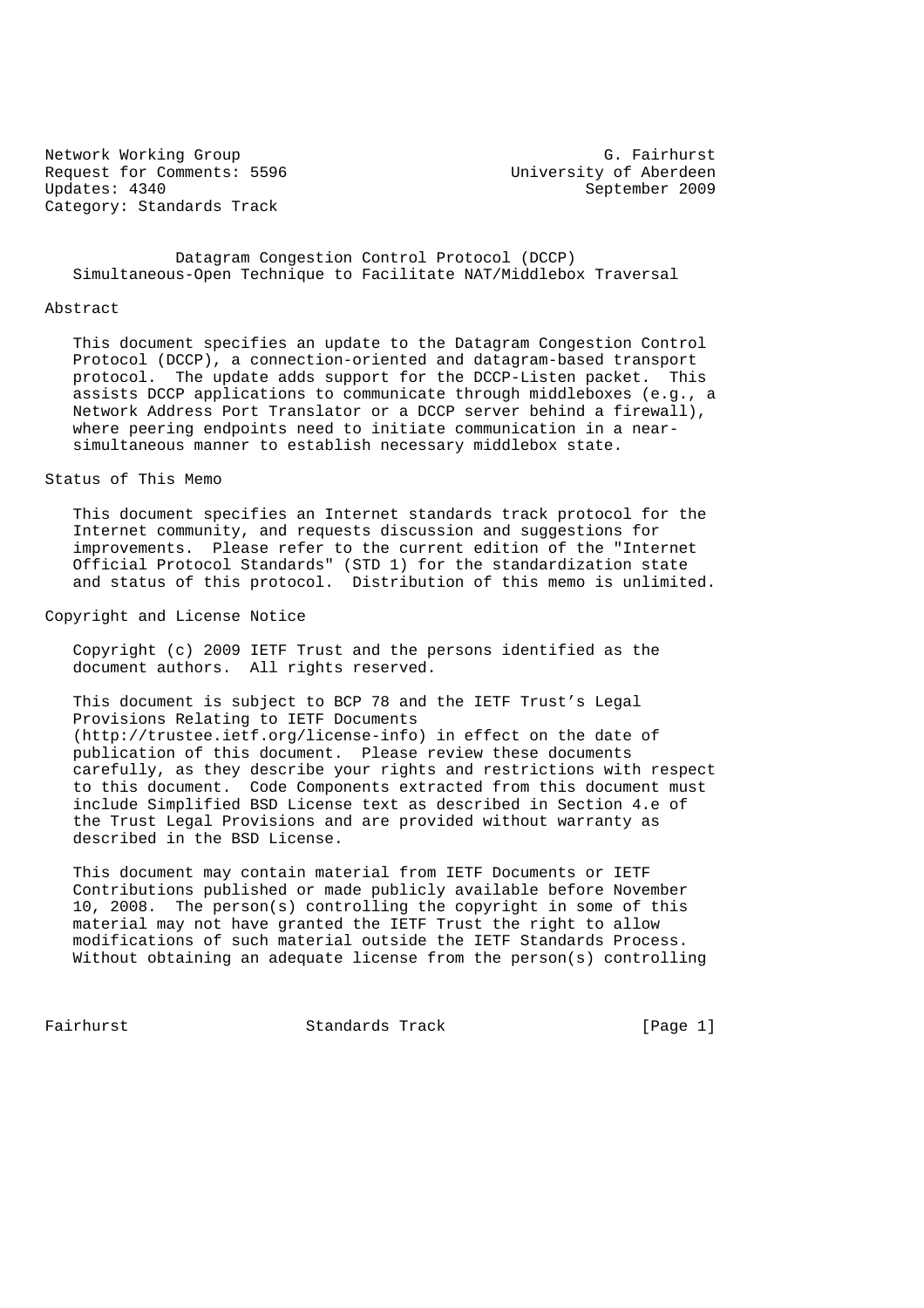the copyright in such materials, this document may not be modified outside the IETF Standards Process, and derivative works of it may not be created outside the IETF Standards Process, except to format it for publication as an RFC or to translate it into languages other than English.

# Table of Contents

| $\mathfrak{1}$ .                                               |  | 3              |
|----------------------------------------------------------------|--|----------------|
| 1.1.                                                           |  | $\overline{3}$ |
| 1.2.                                                           |  | $\overline{4}$ |
| Structure of This Document<br>1.3.                             |  | $\sqrt{4}$     |
| Procedure for Near-Simultaneous-Open<br>2.1                    |  | 5              |
| 2.1. Conventions and Terminology                               |  | 5              |
| $2 \t2$                                                        |  | 5              |
| DCCP-Listen Packet Format 6<br>2.2.1.                          |  |                |
| 2.2.2. Protocol Method for DCCP Server Endpoints 7             |  |                |
| 2.2.3. Protocol Method for DCCP Client Endpoints 11            |  |                |
| 2.2.4. Processing by Routers and Middleboxes 11                |  |                |
|                                                                |  |                |
| 2.3.1. Repetition of DCCP-Listen 13                            |  |                |
| Optional Triggered Retransmission of DCCP-Request 14<br>2.3.2. |  |                |
| 2.4. Backwards Compatibility with RFC 4340 16                  |  |                |
| 3. Discussion of Design Decisions 16                           |  |                |
| Rationale for a New Packet Type 17<br>3.1.                     |  |                |
| 3.1.1. Use of Sequence Numbers 18                              |  |                |
|                                                                |  |                |
| 3.2. Generation of Listen Packets 18                           |  |                |
| 3.3. Repetition of DCCP-Listen Packets 18                      |  |                |
| Security Considerations 19<br>4.                               |  |                |
| 5 <sub>1</sub>                                                 |  |                |
| б.                                                             |  |                |
| 7.                                                             |  |                |
| 7 1<br>Normative References 21                                 |  |                |
| Informative References 21<br>7.2.                              |  |                |
| Appendix A. Discussion of Existing NAT Traversal Techniques 23 |  |                |
| A.1. NAT Traversal Based on a Simultaneous-Request 24          |  |                |
| A.2. Role Reversal                                             |  |                |

Fairhurst Standards Track [Page 2]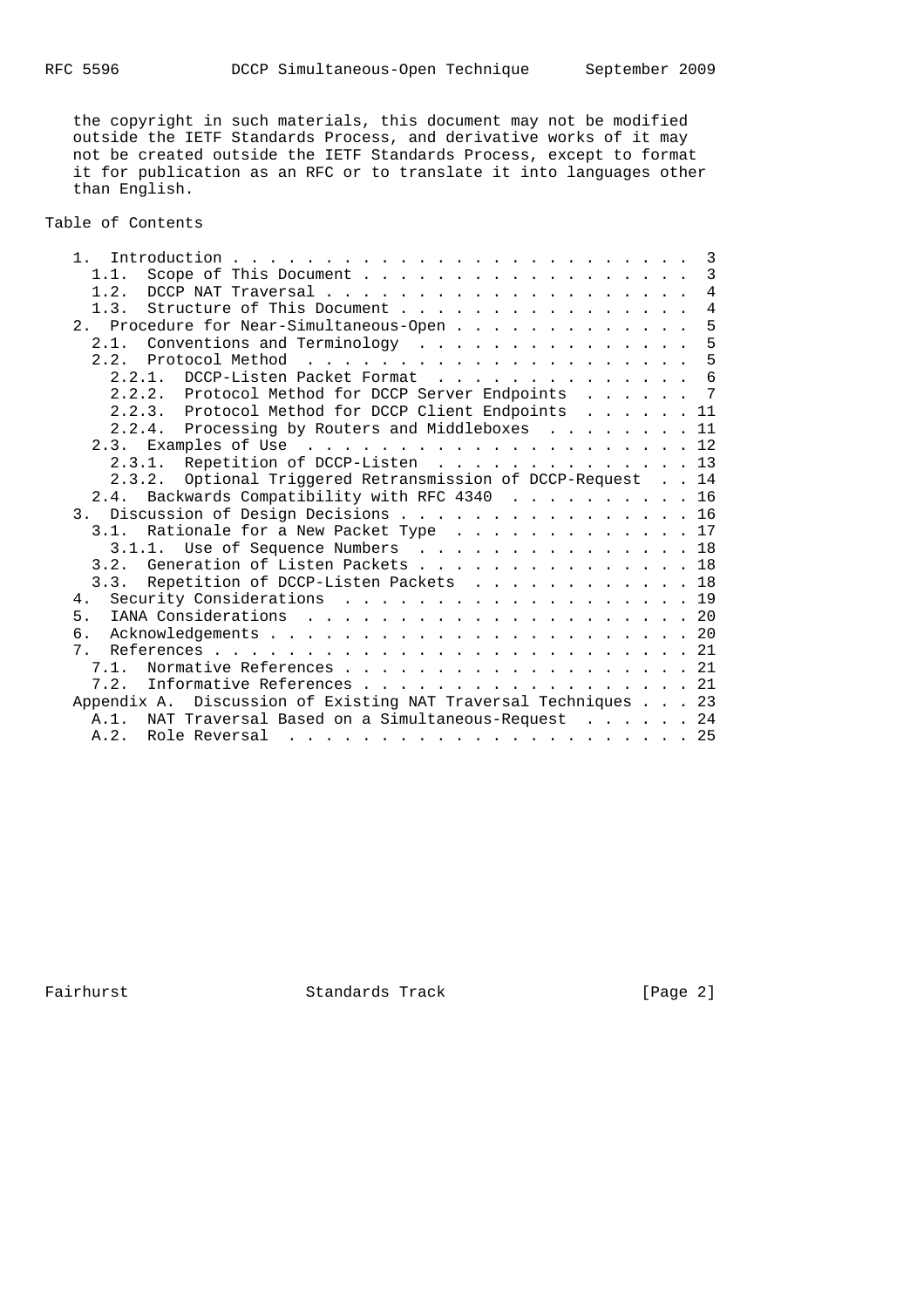# 1. Introduction

 The Datagram Congestion Control Protocol (DCCP) [RFC4340] is both datagram-based and connection-oriented. According to RFC 4340, DCCP servers establish connections by passively listening for incoming connection requests that are actively transmitted by DCCP clients. These asymmetric roles can cause problems when the server is 'inside' a middlebox, such as a Network Address Port Translation (NAPT), that only allows connection requests to be initiated from inside (e.g., due to port overloading) [RFC5597]. Host-based and network firewalls can also implement policies that lead to similar problems. This behaviour is currently the default for many firewalls.

 UDP can support middlebox traversal using various techniques [RFC4787] that leverage the connectionless nature of UDP and are therefore not suitable for DCCP. TCP supports middlebox traversal through the use of its simultaneous-open procedure [RFC5382]. The concepts of the TCP solution are applicable to DCCP, but DCCP cannot simply reuse the same methods (see Appendix A).

 After discussing the problem space for DCCP, this document specifies an update to the DCCP state machine to offer native support that allows a DCCP client to establish a connection to a DCCP server that is inside one or more middleboxes. This reduces dependence on external aids such as data relay servers [STUN] by explicitly supporting a widely used principle known as 'hole punching'.

 The method requires only a minor change to the standard DCCP operational procedure. The use of a dedicated DCCP packet type ties usage to a specific condition, ensuring the method is inter-operable with hosts that do not implement this update or that choose to disable it (see Section 4).

# 1.1. Scope of This Document

 This method is useful in scenarios when a DCCP server is located inside the perimeter controlled by a middlebox. It is relevant to both client/server and peer-to-peer applications, such as Voice over IP (VoIP), file sharing, or online gaming, and assists connections that utilise prior out-of-band signaling (e.g., via a well-known rendezvous server ([RFC3261], [H.323])) to notify both endpoints of the connection parameters ([RFC3235], [NAT-APP]).

Fairhurst **Standards Track** [Page 3]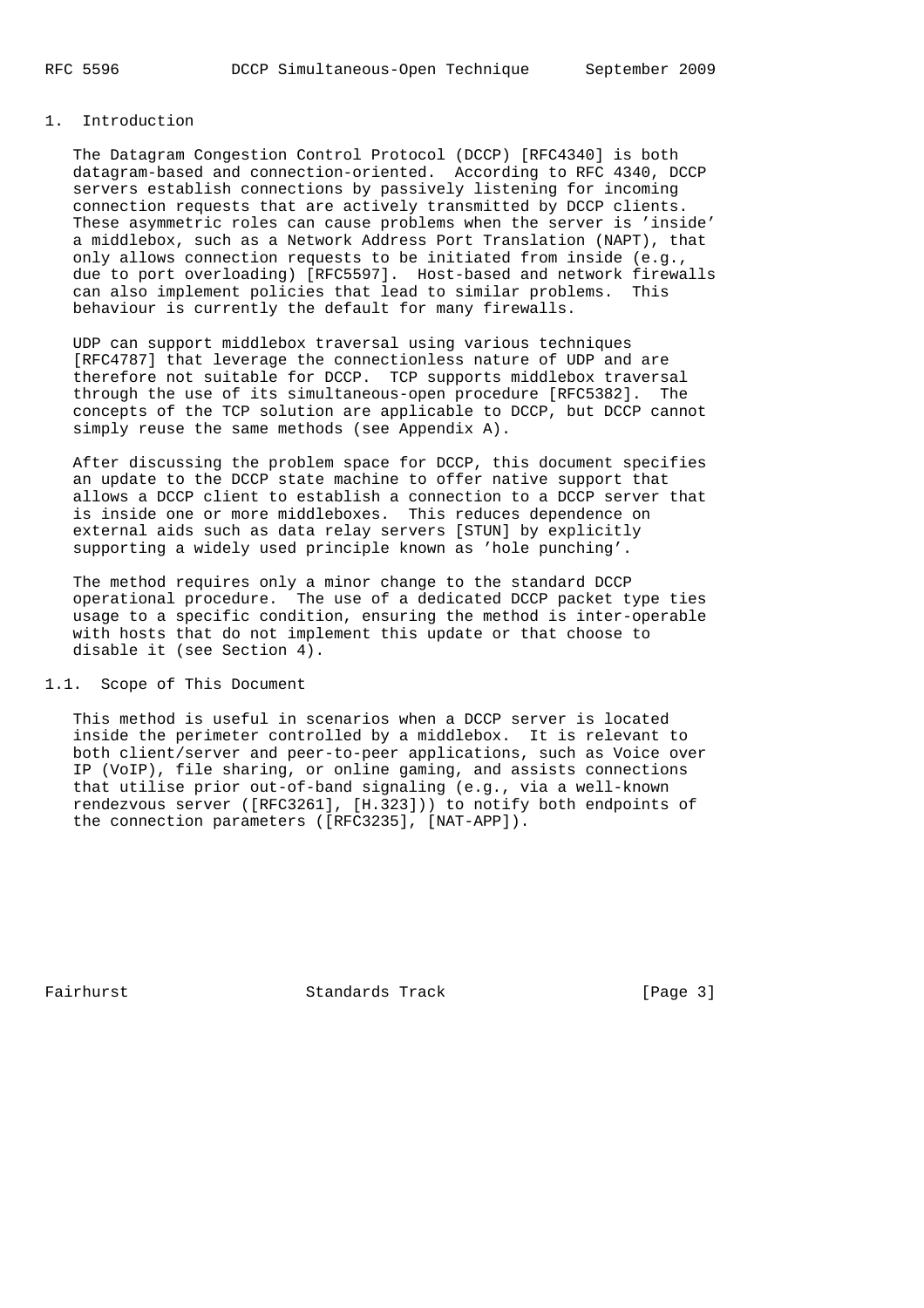#### 1.2. DCCP NAT Traversal

 The behavioural requirements for NAT devices supporting DCCP are described in [RFC5597]. A "traditional NAT" [RFC3022] that directly maps an IP address to a different IP address does not require the simultaneous-open technique described in this document.

 The method is required when the DCCP server is positioned behind one or more NAPT devices in the path (hierarchies of nested NAPT devices are possible). This document refers to DCCP hosts located inside the perimeter controlled by one or more NAPT devices as having "private" addresses, and to DCCP hosts located in the global address realm as having "public" addresses.

DCCP NAT traversal is considered for the following scenarios:

- 1. Private client connects to public server.
- 2. Public client connects to private server.
- 3. Private client connects to private server.

 A defining characteristic of traditional NAT devices [RFC3022] is that private hosts can connect to external hosts, but not vice versa. Hence, case (1) is possible using the protocol defined in [RFC4340]. A pre-configured, static NAT address map would allow outside hosts to establish connections in cases (2) and (3).

 A DCCP implementation conforming to [RFC4340] and a NAT device conforming to [RFC5597] would require a DCCP relay server to perform NAT traversal for cases (2) and (3).

 This document describes a method to support cases (2) and (3) without the aid of a DCCP relay server. This method updates RFC 4340 and requires the DCCP server to discover the IP address and the DCCP port that correspond to the DCCP client. Such signaling may be performed out-of-band (e.g., using the Session Description Protocol (SDP) [RFC4566]).

1.3. Structure of This Document

 For background information on existing NAT traversal techniques, please consult Appendix A.

 The normative specification of the update is presented in Section 2. An informative discussion of underlying design decisions then follows in Section 3. Security considerations are provided in Section 4 and IANA considerations are provided in the concluding Section 5.

Fairhurst **Standards Track** [Page 4]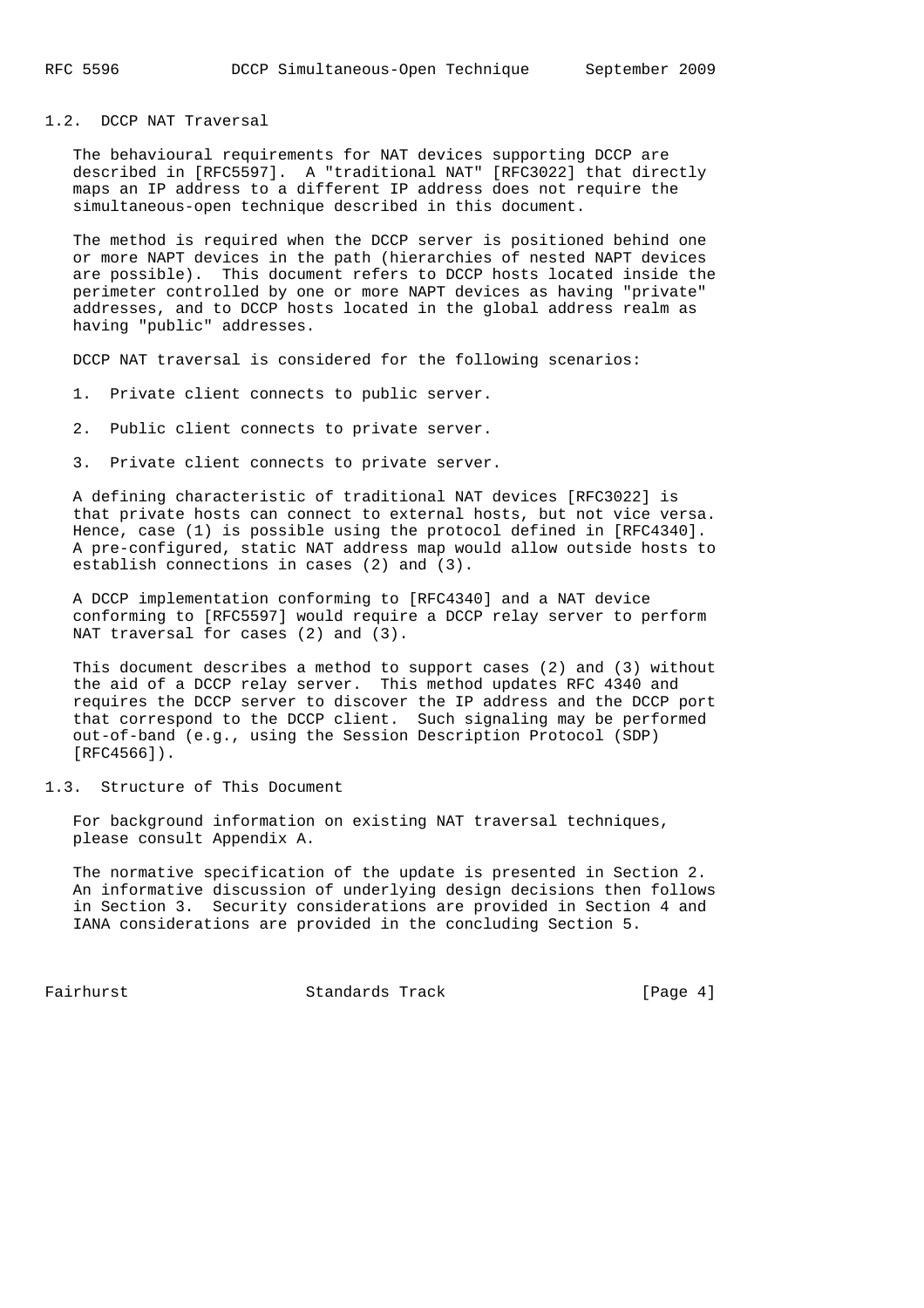2. Procedure for Near-Simultaneous-Open

 This section is normative and specifies the simultaneous-open technique for DCCP. It updates the connection-establishment procedures of [RFC4340].

2.1. Conventions and Terminology

 The document uses the terms and definitions provided in [RFC4340]. Familiarity with this specification is assumed. In particular, the following convention from Section 3.2 of [RFC4340] is used:

 Each DCCP connection runs between two hosts, which we often name DCCP A and DCCP B. Each connection is actively initiated by one of the hosts, which we call the client; the other, initially passive host is called the server.

 The key words "MUST", "MUST NOT", "REQUIRED", "SHALL", "SHALL NOT", "SHOULD", "SHOULD NOT", "RECOMMENDED", "MAY", and "OPTIONAL" in this document are to be interpreted as described in [RFC2119].

2.2. Protocol Method

 The term "session" is used as defined in ([RFC2663], Section 2.3): DCCP sessions are uniquely identified by the 4-tuple of <source IPaddress, source port, target IP-address, target port>.

 DCCP, in addition, introduces Service Codes, which can be used to identify different services available via the same port [RFC5595].

Fairhurst **Standards Track** [Page 5]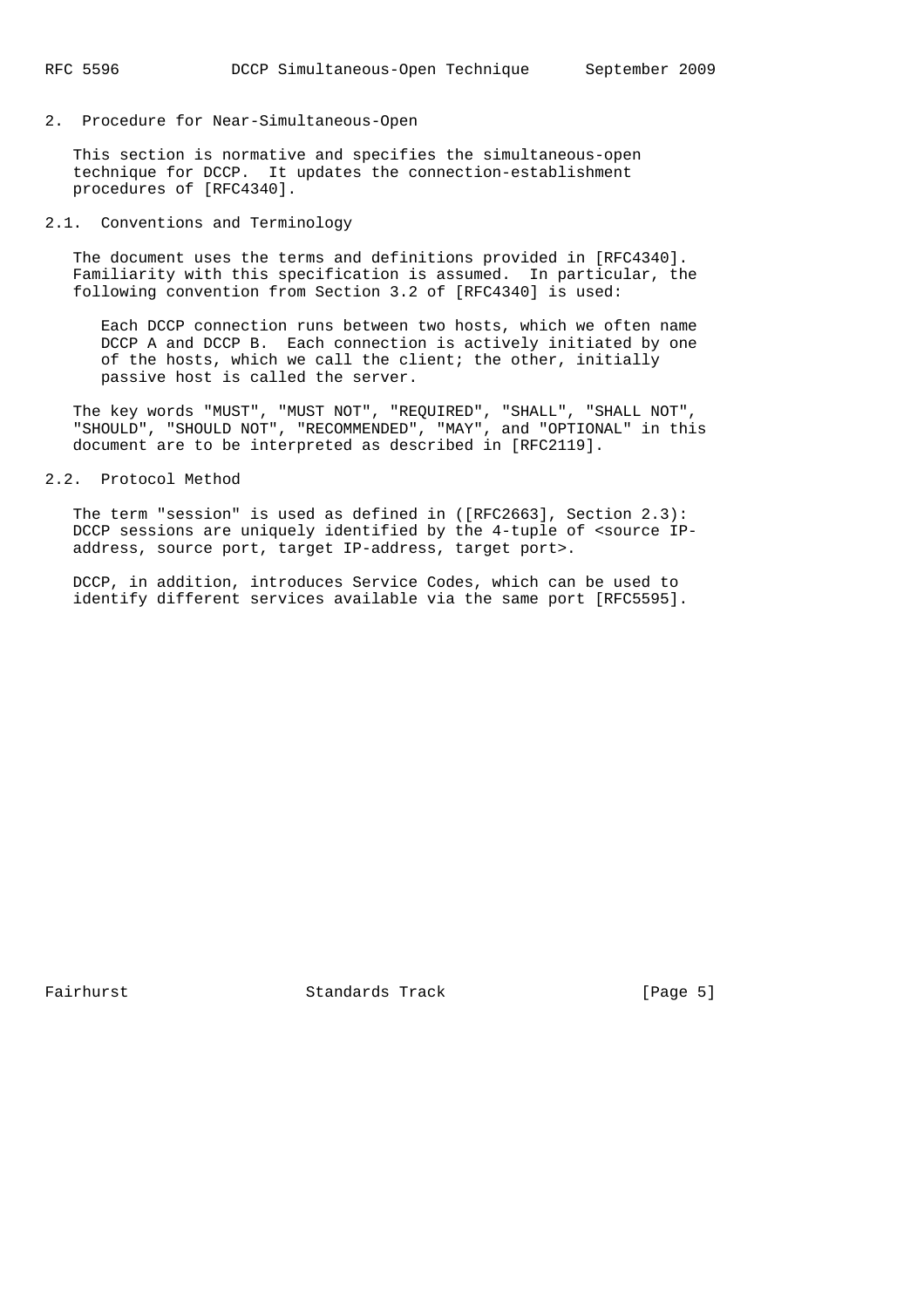#### 2.2.1. DCCP-Listen Packet Format

 This document adds a new DCCP packet type, DCCP-Listen, whose format is shown below.

0  $1$  2 3 0 1 2 3 4 5 6 7 8 9 0 1 2 3 4 5 6 7 8 9 0 1 2 3 4 5 6 7 8 9 0 1 +-+-+-+-+-+-+-+-+-+-+-+-+-+-+-+-+-+-+-+-+-+-+-+-+-+-+-+-+-+-+-+-+ | Source Port | Dest Port | +-+-+-+-+-+-+-+-+-+-+-+-+-+-+-+-+-+-+-+-+-+-+-+-+-+-+-+-+-+-+-+-+ | Data Offset | CCVal | CsCov | Checksum +-+-+-+-+-+-+-+-+-+-+-+-+-+-+-+-+-+-+-+-+-+-+-+-+-+-+-+-+-+-+-+-+ | Res | Type |X| Reserved | Sequence Number High Bits | +-+-+-+-+-+-+-+-+-+-+-+-+-+-+-+-+-+-+-+-+-+-+-+-+-+-+-+-+-+-+-+-+ Sequence Number Low Bits +-+-+-+-+-+-+-+-+-+-+-+-+-+-+-+-+-+-+-+-+-+-+-+-+-+-+-+-+-+-+-+-+ Service Code +-+-+-+-+-+-+-+-+-+-+-+-+-+-+-+-+-+-+-+-+-+-+-+-+-+-+-+-+-+-+-+-+

Figure 1: Format of a DCCP-Listen Packet

- o The Source Port field indicates the port on which the DCCP server is listening for a connection from the IP address that appears as the destination IP address in the packet.
- o The Destination Port field indicates the port selected by a DCCP client to identify the connection. In this technique, this value must be communicated out-of-band to the server.
- o The value of X MUST be set to 1. A DCCP-Listen packet is sent before a connection is established; therefore, there is no way to negotiate use of short sequence numbers ([RFC4340], Section 5.1).
- o The value of the Sequence Number field in a DCCP-Listen packet is not related to the DCCP sequence number used in normal DCCP messages (see Section 3 for a description of the use of the DCCP sequence number). Thus, for DCCP-Listen packets:
	- \* A DCCP server SHOULD set the high and low bits of the Sequence Number field to 0.
	- \* A DCCP client MUST ignore the value of the Sequence Number field.
	- \* Middleboxes MUST NOT interpret sequence numbers in DCCP-Listen packets.

Fairhurst **Standards Track** [Page 6]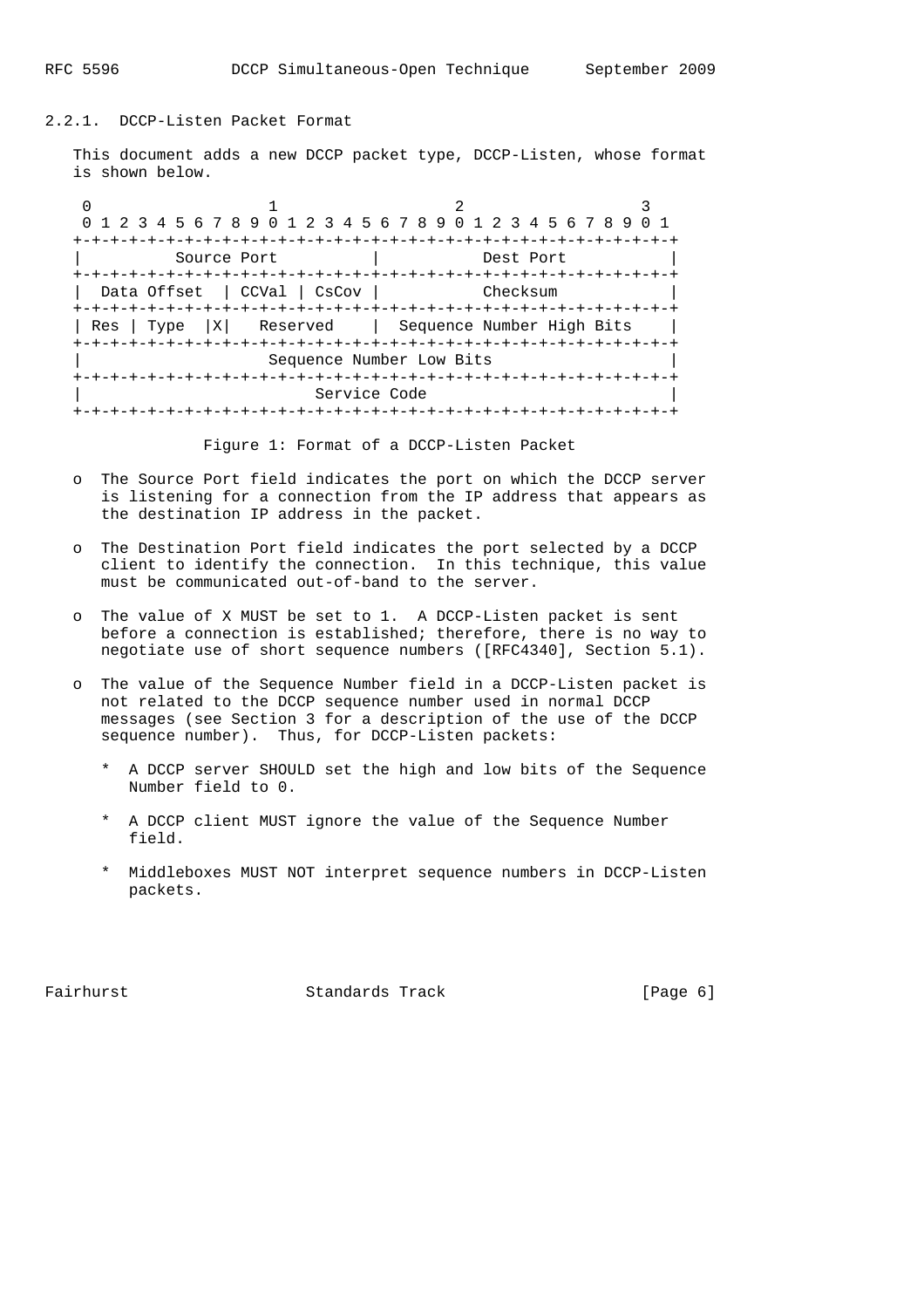- o The Service Code field contains the Service Code value for which the server is listening for a connection (Section 8.1.2 of [RFC4340] and [RFC5595]). This value MUST correspond to a Service Code that the server is actually offering for a connection identified by the same source IP address and the same source port as that of the DCCP-Listen packet. Since the server may use multiple Service Codes, the specific value of the Service Code field needs to be communicated out-of-band, from client to server, prior to sending the DCCP-Listen packet, e.g., described using the Session Description Protocol (SDP) [RFC4566].
- o At the time of writing, there are no known uses of header options ([RFC4340], Section 5.8) with a DCCP-Listen packet. Clients MUST ignore all options in received DCCP-Listen packets. Therefore, feature values cannot be negotiated using a DCCP-Listen packet.
- o At the time of writing, there are no known uses of payload data with a DCCP-Listen packet. Since DCCP-Listen packets are issued before an actual connection is established, endpoints MUST ignore any payload data encountered in DCCP-Listen packets.
- o The following protocol fields are required to have specific values:
	- \* Data Offset MUST have a value of five or more (i.e., at least 20 bytes).
	- \* CCVal MUST be zero (a connection has not been established).
	- \* CsCov MUST be zero (use of the CsCov feature cannot be negotiated).
	- \* Type has the value 10, assigned by IANA to denote a DCCP-Listen packet.
	- \* X MUST be 1 (the generic header must be used).

 The remaining fields, including the "Res" and "Reserved" fields are specified by [RFC4340] and its successors. The interpretation of these fields is not modified by this document.

2.2.2. Protocol Method for DCCP Server Endpoints

 This document updates Section 8.1 of [RFC4340] for the case of a fully specified DCCP server endpoint. The update modifies the way the server performs a passive-open.

Fairhurst **Standards Track** [Page 7]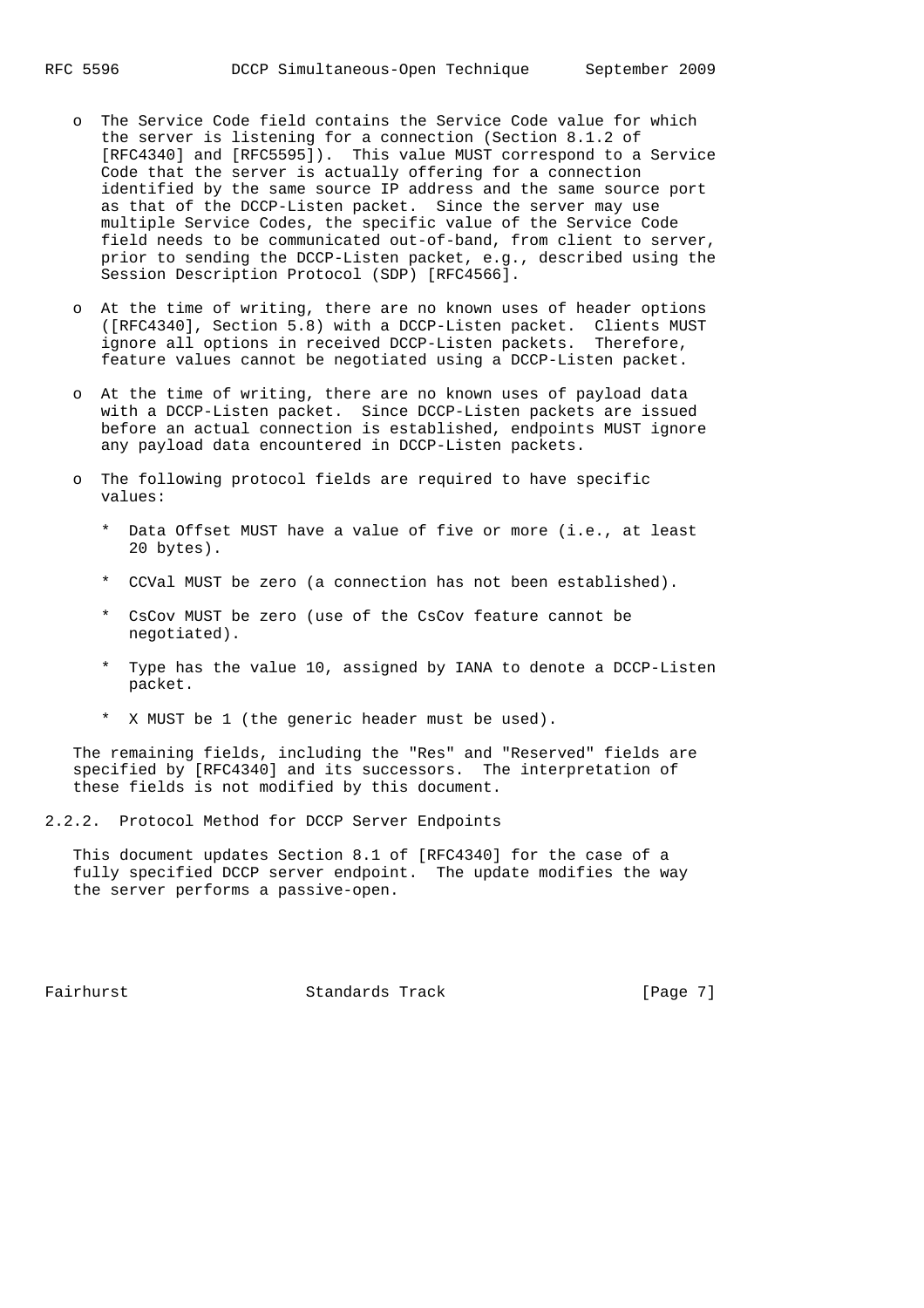Prior to connection setup, it is common for a DCCP server endpoint to not be fully specified: before the connection is established, a server usually specifies only the destination port and Service Code. (Sometimes the destination address is also specified.) This leaves the source address and source port unspecified. The endpoint only becomes fully specified after performing the handshake for an incoming connection. For such cases, this document does not update Section 8.4 of [RFC4340], i.e., the server adheres to the existing state transitions in the left half of Figure 2 (CLOSED => LISTEN => RESPOND).

 A fully specified DCCP server endpoint permits exactly one client, identified by source IP-address:port, destination IP-address:port, plus a single Service Code, to set up the connection. Such a server SHOULD perform the actions and state transitions shown in the right half of Figure 2 and specified below.



 \* Note: The case of a server that responds to a DCCP-Request in the INVITED state, transitions to the LISTEN1 state, and then immediately transitions to the RESPOND state does not require reception of an additional DCCP-Request packet.

Figure 2: Updated State Transition Diagram for DCCP-Listen

Fairhurst **Standards Track** [Page 8]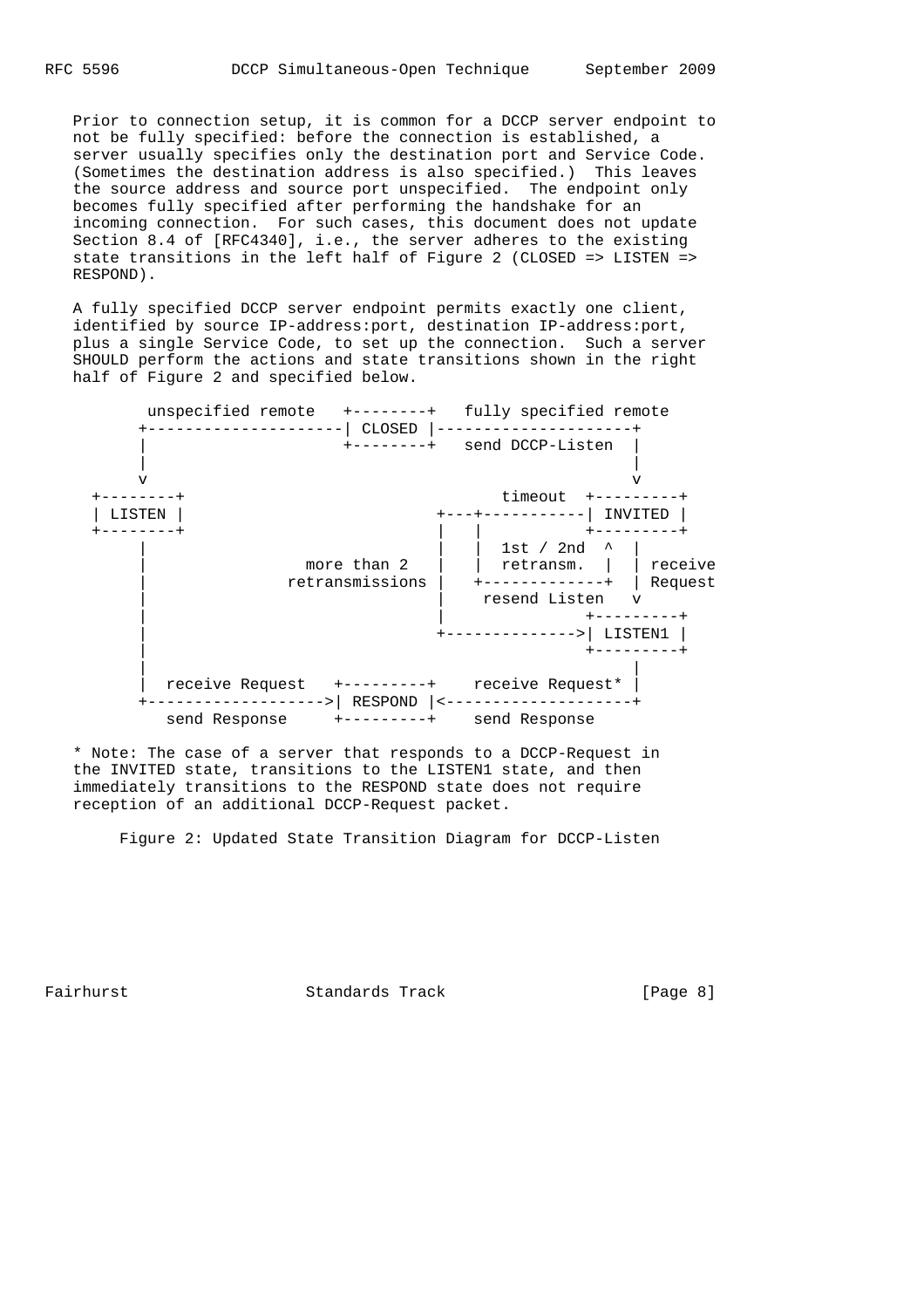This diagram introduces two additional DCCP server states in addition to those listed in Section 4.3 of [RFC4340]:

#### INVITED

 The INVITED state is associated with a specific DCCP connection and represents a fully specified server socket in the listening state that is generating DCCP-Listen packets towards the client.

#### LISTEN1

 The LISTEN1 state is associated with a specific DCCP connection and represents a fully specified server socket in the passive listening state that will not generate further DCCP-Listen packets towards the client.

 A fully specified server endpoint performs a passive-open from the CLOSED state by inviting the remote client to connect. This is performed by sending a single DCCP-Listen packet to the specified remote IP-address:port, using the format specified in Section 2.2.1. The figure below provides pseudocode describing the packet processing in the INVITED state. This processing step follows Step 2 in Section 8.5 of [RFC4340]).

 The INVITED state is, like LISTEN, a passive state, characterised by waiting in the absence of an established connection. If the server endpoint in the INVITED state receives a DCCP-Request that matches the set of bound ports and addresses, it transitions to the LISTEN1 state and then immediately transitions to the RESPOND state, where further processing resumes as specified in [RFC4340].

 The server SHOULD repeat sending a DCCP-Listen packet while in the INVITED state, at a 200-millisecond interval with up to at most 2 repetitions (Section 3 discusses this choice of time interval). If the server is still in the INVITED state after a further period of 200ms following transmission of the third DCCP-Listen packet, it SHOULD progress to the LISTEN1 state.

 Fully specified server endpoints SHOULD treat ICMP error messages received in response to a DCCP-Listen packet as "soft errors" that do not cause a state transition. Reception of an ICMP error message as a result of sending a DCCP-Listen packet does not necessarily indicate a failure of the following connection request, and therefore should not result in a server state change. This reaction to soft errors exploits the valuable feature of the Internet that, for many network failures, the network can be dynamically reconstructed without any disruption of the endpoints.

 Server endpoints SHOULD ignore any incoming DCCP-Listen packets. A DCCP server in the LISTEN, INVITED, or LISTEN1 states MAY generate a

Fairhurst **Standards Track** [Page 9]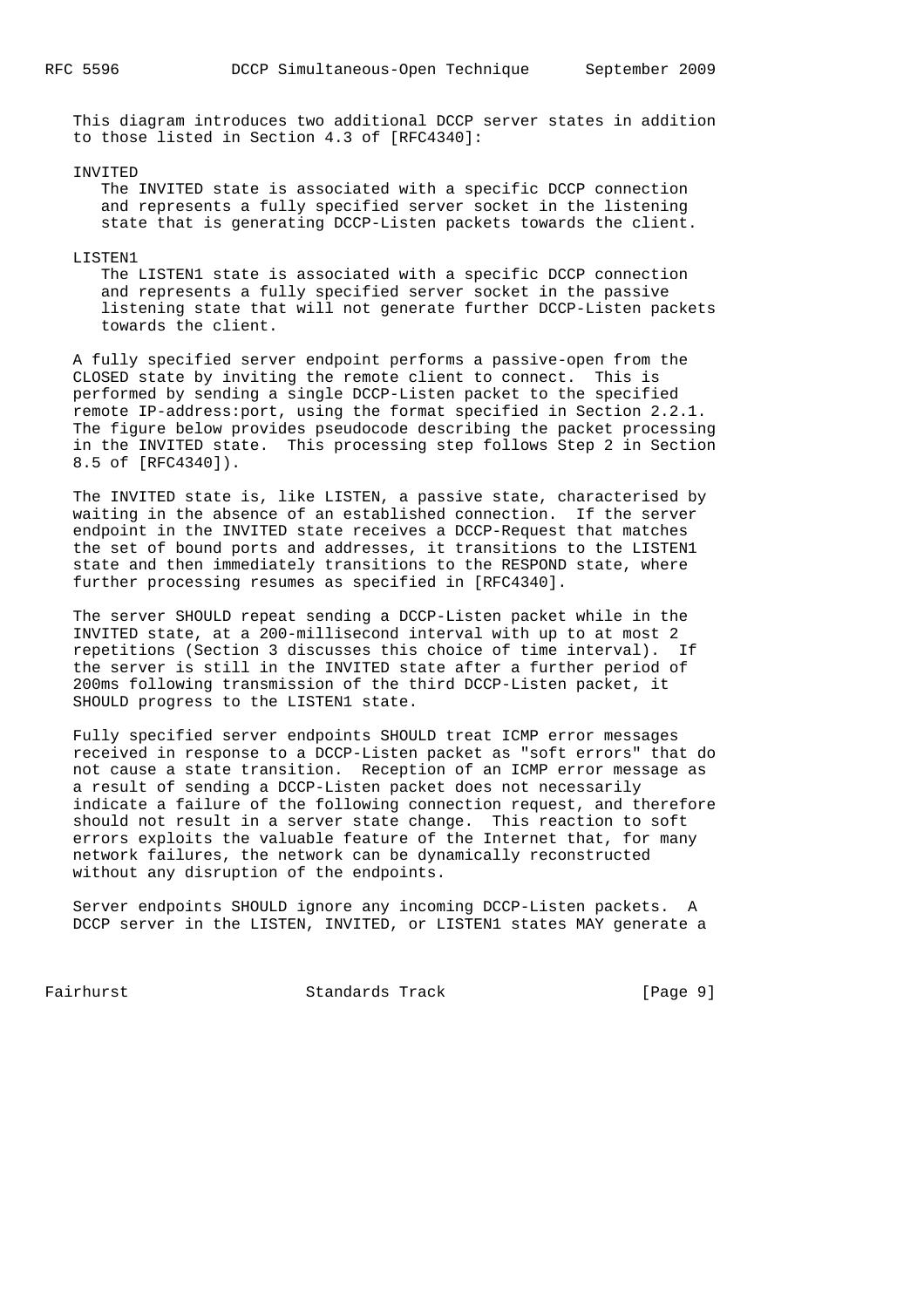DCCP-Reset packet (Code 7, "Connection Refused") in response to a received DCCP-Listen packet. This DCCP-Reset packet is an indication that two servers are simultaneously awaiting connections on the same port.

#### Further details on the design rationale are discussed in Section 3.

 The figure below provides pseudocode describing the packet processing in the INVITED state. This processing step follows Step 2 in Section 8.5 of RFC 4340 [RFC4340].

 Step 2a: Process INVITED state If S.state == INVITED, /\* State only entered for fully specified server endpoints \*/ /\* on entry S will have been set to a socket \*/ If P.type == Request /\* Exit INVITED state and continue to process the packet \*/ S.state = LISTEN1 Continue with S.state := LISTEN1 Otherwise, If P.type == Listen /\* The following line is optional \*/ Generate Reset(Connection Refused) /\* Otherwise, drop packet and return \*/ Otherwise, Generate Reset(No Connection) unless P.type == Reset Step 2b: Process LISTEN1 state If S.state == LISTEN1, /\* State only entered for fully specified server endpoints \*/ /\* Follows receipt of a Response packet \*/ /\* or sending third Listen packet (after timer expiry) \*/ If P.type == Request, S.state = RESPOND Choose S.ISS (initial seqno) or set from Init Cookies Initialize S.GAR := S.ISS Set S.ISR, S.GSR, S.SWL, S.SWH from packet or Init Cookies Continue with S.state == RESPOND /\* A Response packet will be generated in Step 11 \*/ Otherwise, If P.type == Listen /\* The following line is optional \*/ Generate Reset(Connection Refused) /\* Otherwise, drop packet and return \*/ Otherwise, Generate Reset(No Connection) unless P.type == Reset

Figure 3: Updated DCCP Pseudocode for INVITED and LISTEN1 States

Fairhurst **Standards Track** [Page 10]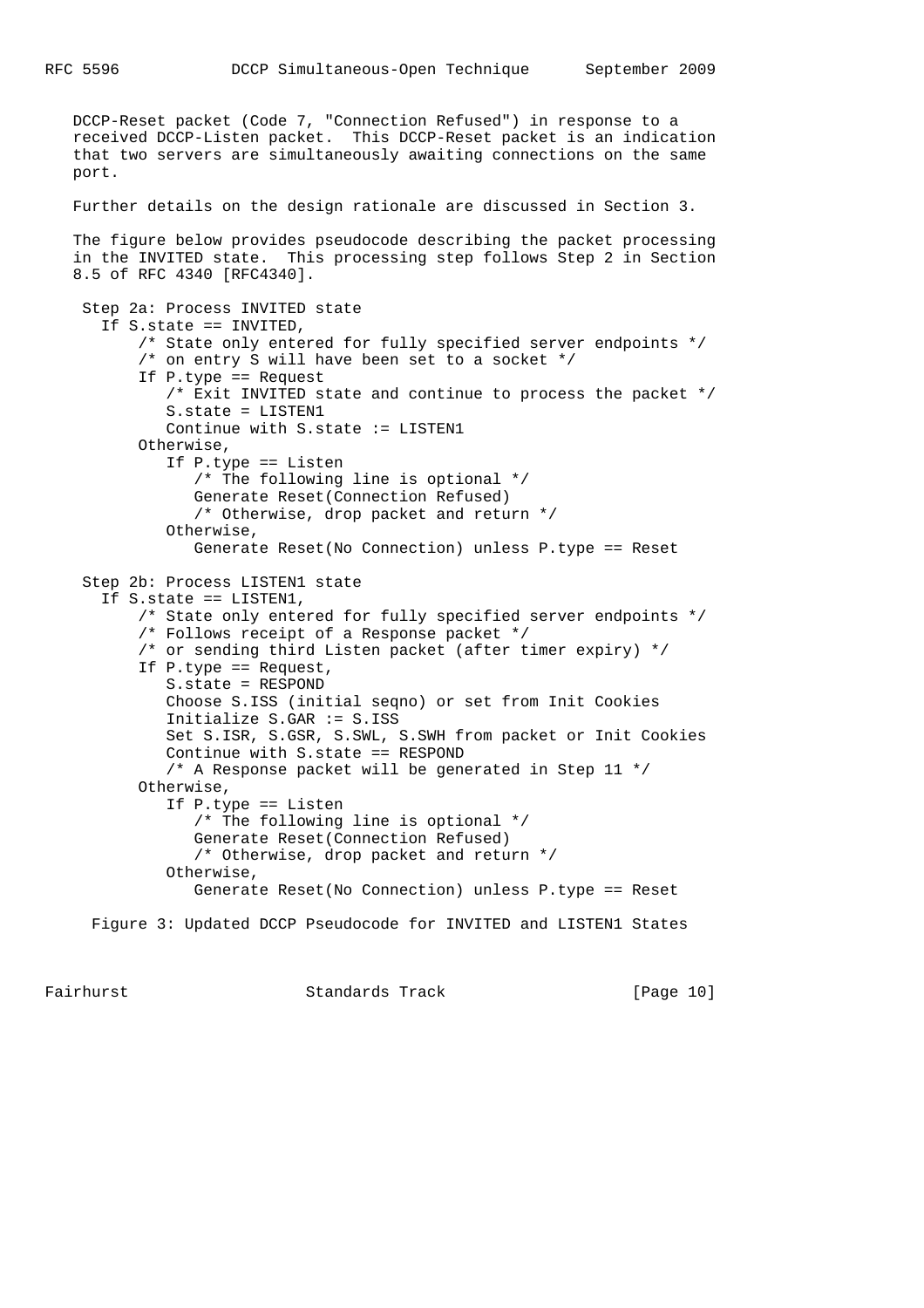#### 2.2.3. Protocol Method for DCCP Client Endpoints

 This document updates Section 8.1.1 of [RFC4340] by adding the following rule for the reception of DCCP-Listen packets by clients:

 Endpoints are required to ignore any header options or payload data encountered in DCCP-Listen packets (Section 2.2.1) and hence do not provide meaningful communication to a client. A client in any state MUST silently discard any received DCCP-Listen packet, unless it implements the optional procedure defined in the following section.

#### 2.2.3.1. Optional Generation of Triggered Requests

 This section describes an optional optimisation at the client that can allow the client to avoid having to wait for a timeout following a dropped DCCP-Request. The operation requires clients to respond to reception of DCCP-Listen packets when received in the REQUEST state. DCCP-Listen packets MUST be silently discarded in all other states.

 A client implementing this optimisation MAY immediately perform a retransmission of a DCCP-Request following the reception of the first DCCP-Listen packet. The retransmission is performed in the same manner as a timeout in the REQUEST state [RFC4340]. A triggered retransmission SHOULD result in the client increasing the exponential-backoff timer interval.

 Note that a path delay greater than 200ms will result in multiple DCCP-Listen packets arriving at the client before a DCCP-Response is received. Clients MUST therefore perform only one such retransmission for each DCCP connection. This requires maintaining local state (e.g., one flag per connection).

 Implementors and users of this optional method need to be aware that host timing or path reordering can result in a server receiving two DCCP-Requests (i.e., the server sending one unnecessary packet). This would, in turn, trigger a client to send a second corresponding DCCP-Response (also unnecessary). These additional packets are not expected to modify or delay the DCCP open procedure [RFC4340].

 Section 2.3.2 provides examples of the use of triggered retransmission.

#### 2.2.4. Processing by Routers and Middleboxes

 DCCP-Listen packets do not require special treatment and should thus be forwarded end-to-end across Internet paths, by routers and middleboxes alike.

Fairhurst Standards Track [Page 11]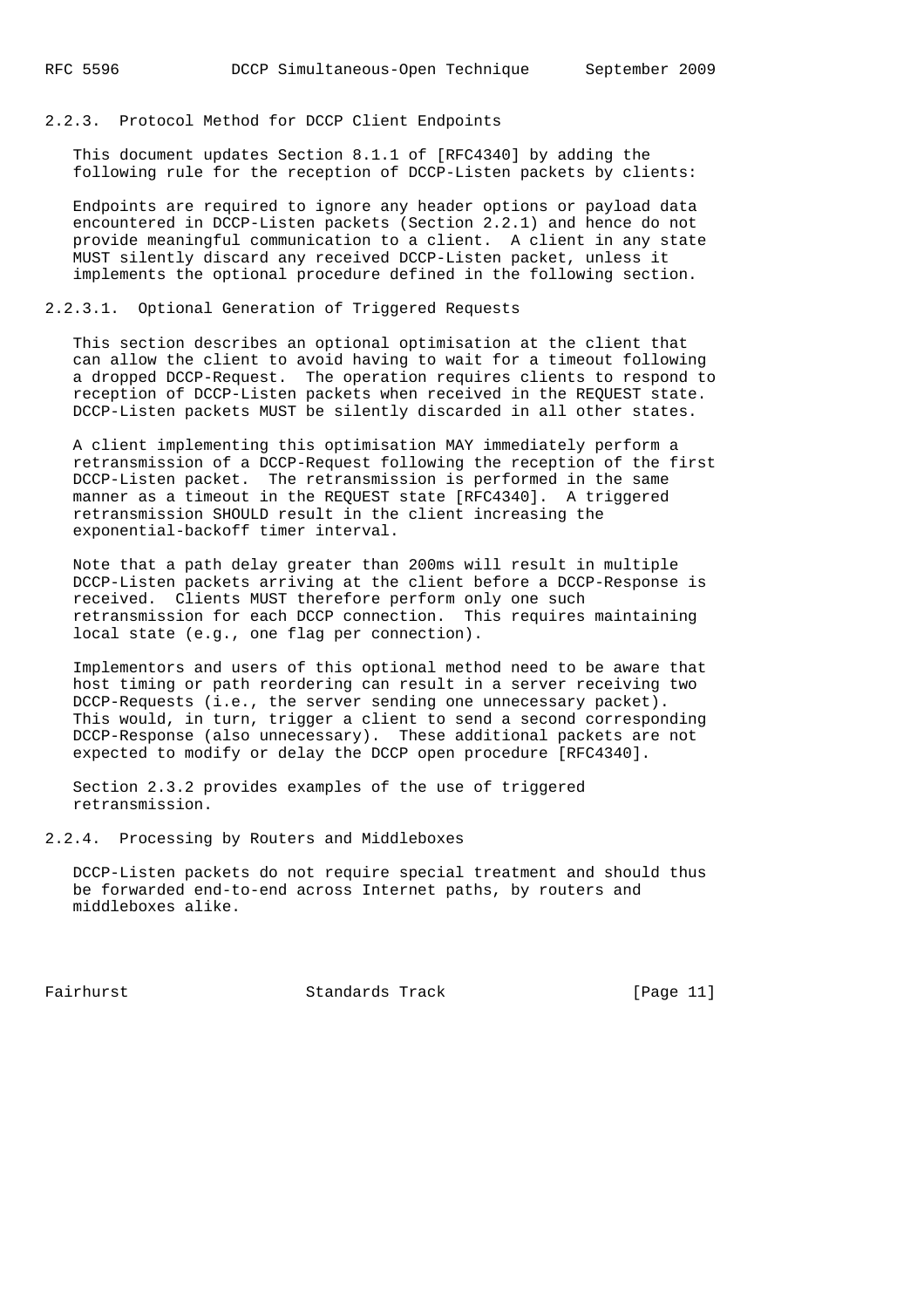Middleboxes may utilise the connection information (address, port, Service Code) to establish local forwarding state. The DCCP-Listen packet carries the necessary information to uniquely identify a DCCP session in combination with the source and destination addresses (found in the enclosing IP header), including the DCCP Service Code value [RFC5595]. The processing of the DCCP-Listen packet by NAT devices is specified in [RFC5597].

#### 2.3. Examples of Use

 In the examples below, DCCP A is the client and DCCP B is the server. A middlebox device (NAT/Firewall), NA, is placed before DCCP A, and another middlebox, NB, is placed before DCCP B. Both NA and NB use a policy that permits DCCP packets to traverse the device for outgoing links, but only permits incoming DCCP packets when a previous packet has been sent out for the same connection.

 In the figure below, DCCP A and DCCP B decide to communicate using an out-of-band mechanism (in this case, labelled SDP), whereupon the client and server are started. DCCP B actively indicates its listening state by sending a DCCP-Listen message. This fulfills the requirement of punching a hole in NB (also creating the binding to the external address and port). This message is dropped by NA since no hole exists there yet. DCCP A initiates a connection by entering the REQUEST state and sending a DCCP-Request. (It is assumed that if NA were a NAT device, then this would also result in a binding that maps the pinhole to the external address and port.) The DCCP-Request is received by DCCP B, via the binding at NB. DCCP B transmits the DCCP-Response and connects through the bindings now in place at NA and NB.



Figure 4: Event Sequence When the Server Is Started Before the Client

Fairhurst Standards Track [Page 12]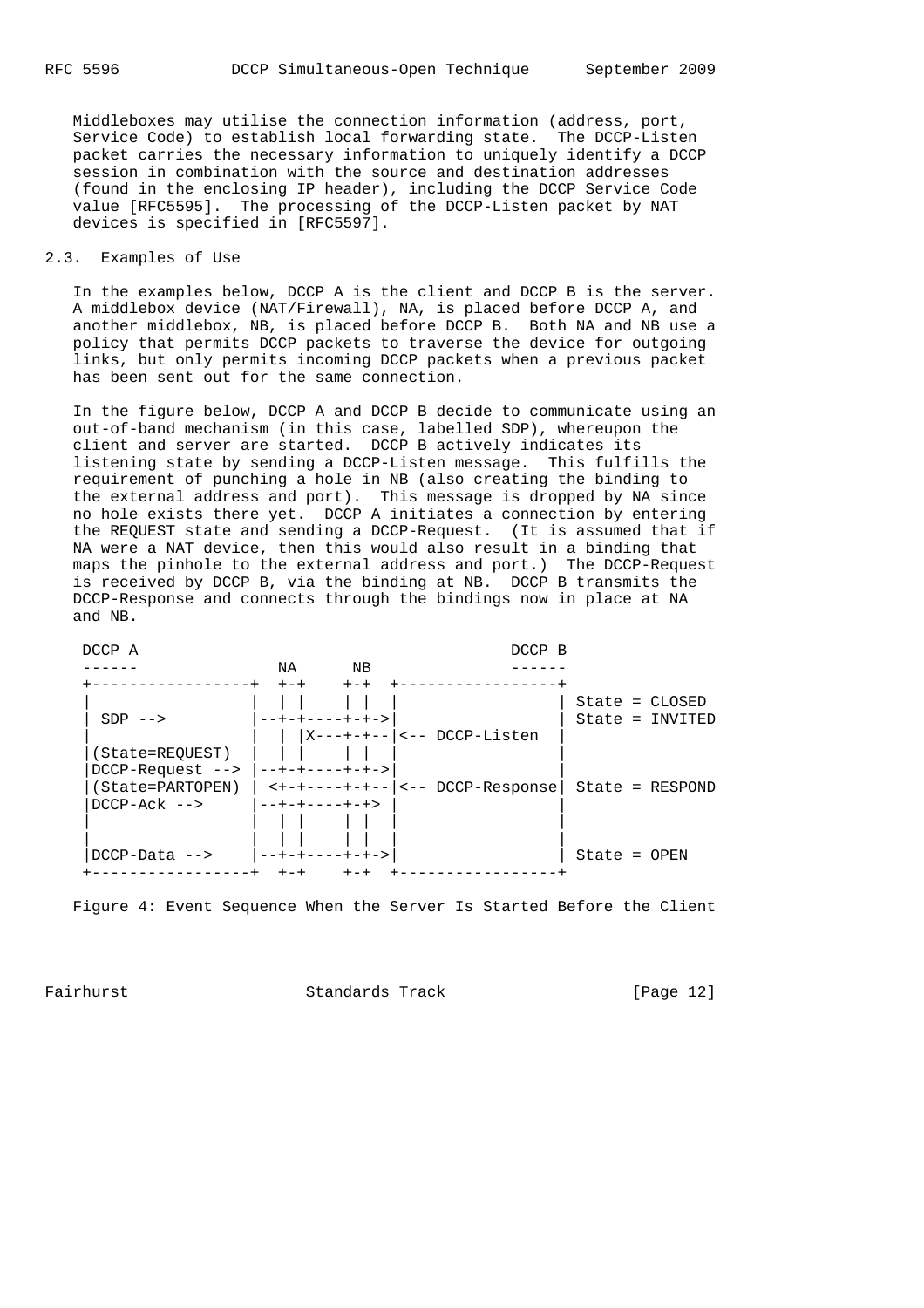## 2.3.1. Repetition of DCCP-Listen

This section examines the effect of not receiving the DCCP-Request.

 The figure below shows the sequence of packets where the DCCP server enters the INVITED state after reception of out-of-band signaling (e.g., SDP). The key timer operations at the client and server are respectively shown on the left and right of the diagram. It considers the case when the server does not receive a DCCP-Request within the first 600ms (often the request would be received within this interval).

 The repetition of DCCP-Listen packets may be implemented using a timer. The timer is restarted with an interval of 200ms when sending each DCCP-Listen packet. It is cancelled when the server leaves the INVITED state. If the timer expires after the first and second transmission, it triggers a transmission of another DCCP-Listen packet. If it expires after sending the third DCCP-Listen packet, the server leaves the INVITED state to enter the LISTEN1 state (where it passively waits for a DCCP-Request).

Fairhurst Standards Track [Page 13]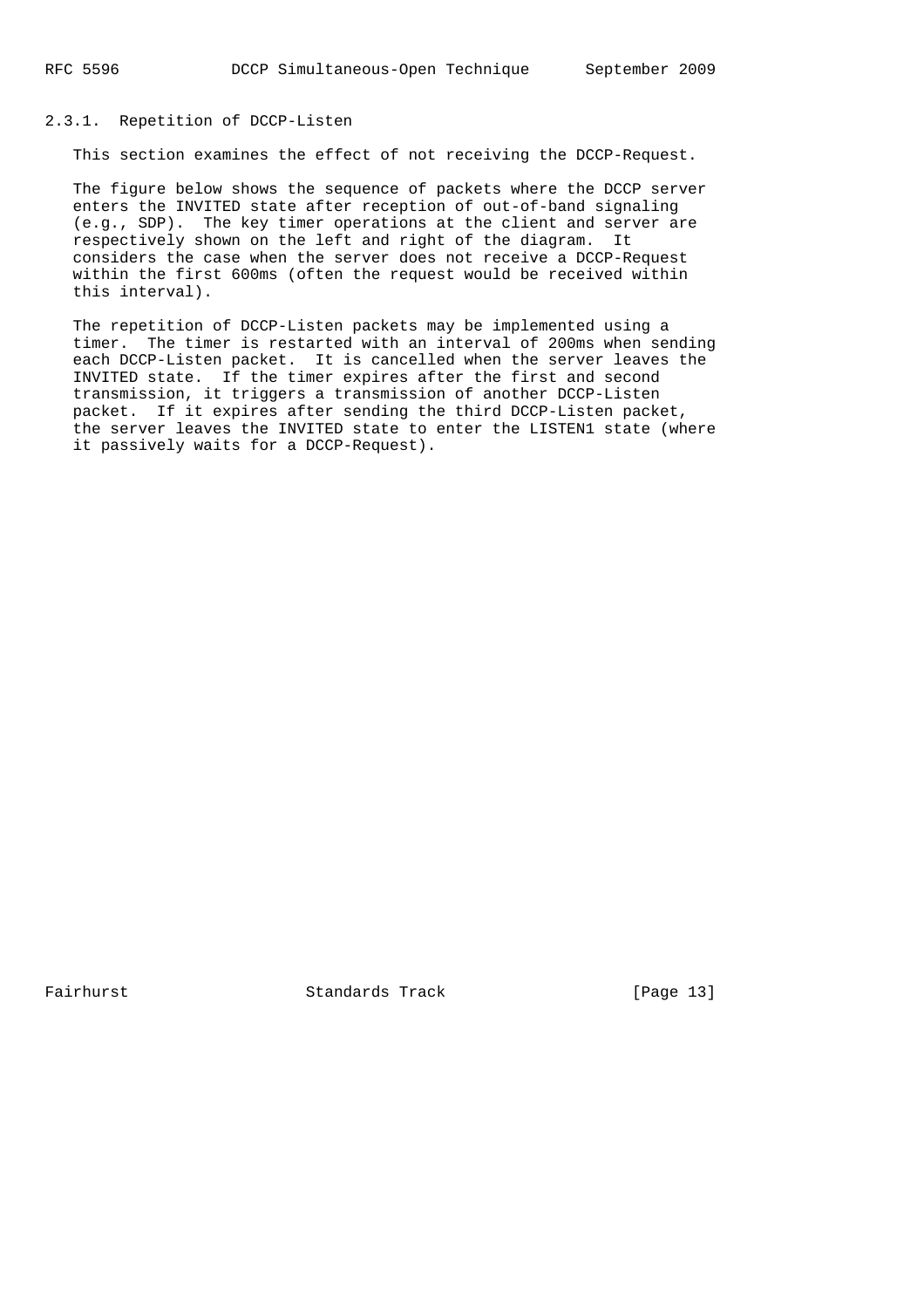

Figure 5: Repetition of the DCCP-Listen Packet

2.3.2. Optional Triggered Retransmission of DCCP-Request

 The following figure illustrates a triggered retransmission. In this figure, the first DCCP-Listen is assumed to be lost in the network (e.g., does not open a pinhole at NB). A later DCCP-Request is also not received (perhaps as a side effect of the first loss). After 200ms, the DCCP-Listen packet is retransmitted and correctly received. This triggers the retransmission of the DCCP-Request, which, when received, results in a corresponding DCCP-Response.

Fairhurst Standards Track [Page 14]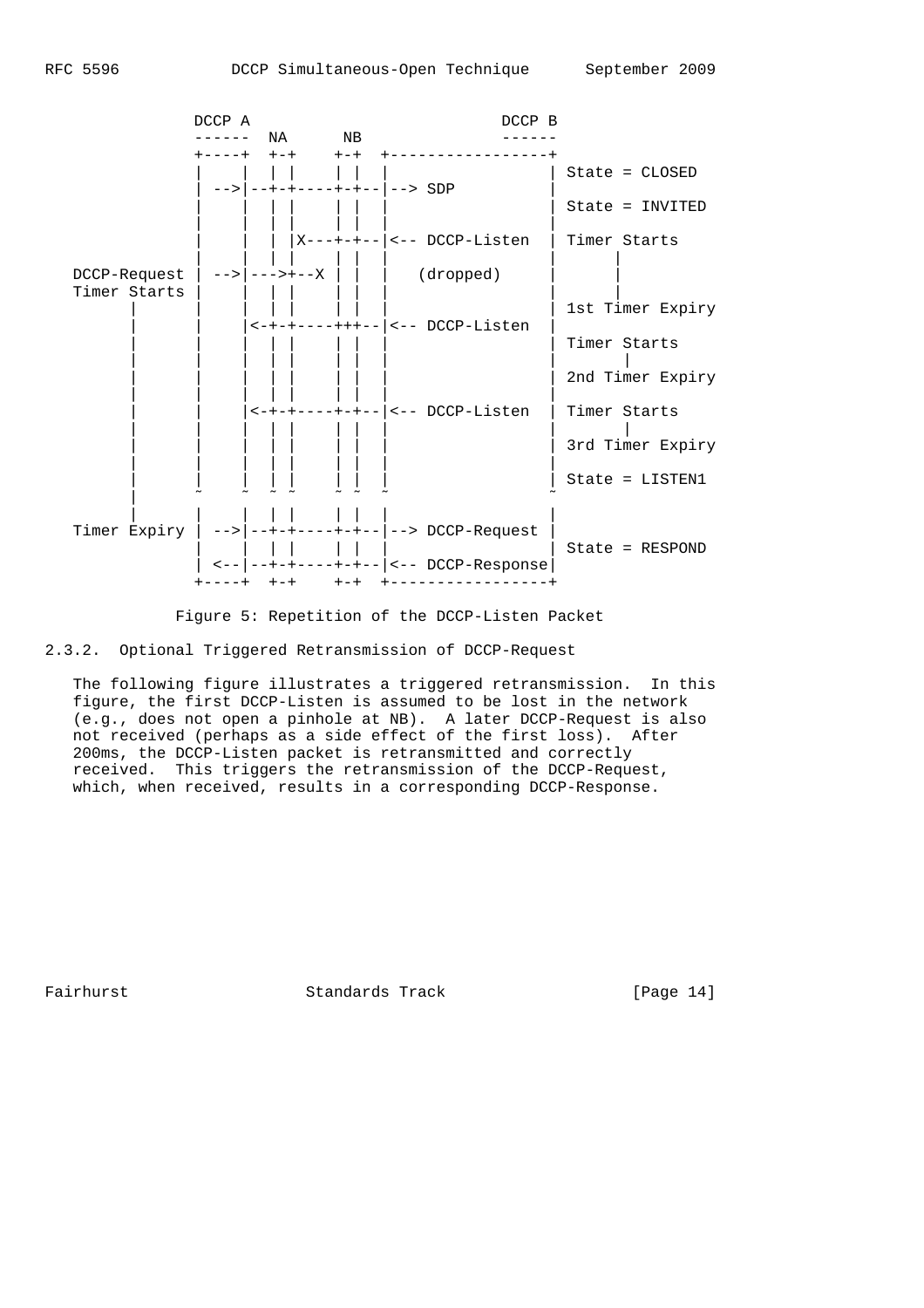| DCCP A                                |                             |       | DCCP B                                                                                                                                                  |                   |  |
|---------------------------------------|-----------------------------|-------|---------------------------------------------------------------------------------------------------------------------------------------------------------|-------------------|--|
|                                       | NA                          | ΝB    |                                                                                                                                                         |                   |  |
|                                       | $+-+$                       | $+-+$ |                                                                                                                                                         |                   |  |
|                                       |                             |       |                                                                                                                                                         | $State = CLOSED$  |  |
| SDP                                   | $- - + - + - - - + - + - >$ |       |                                                                                                                                                         | State = INVITED   |  |
| (State= REQUEST)                      |                             |       |                                                                                                                                                         |                   |  |
|                                       |                             |       | X- <-- DCCP-Listen                                                                                                                                      |                   |  |
| $DCCP-Request$ --> $ -+++---X $       |                             |       |                                                                                                                                                         |                   |  |
|                                       |                             |       | <+-+----+-+-- <-- DCCP-Listen                                                                                                                           | (retransmit)      |  |
|                                       |                             |       |                                                                                                                                                         |                   |  |
| $DCCP-Request$ --> $ $ --+-+----+-+-> |                             |       |                                                                                                                                                         | $State = RESPOND$ |  |
| (Triggered)                           |                             |       |                                                                                                                                                         |                   |  |
|                                       |                             |       | $\left  \left  \left  \left  \left  \left  \left  \left  \left  \left  \right  \right  \right  \right  \right  \right  \right  \right $ = DCCP-Response |                   |  |
| (State= PARTOPEN)                     |                             |       |                                                                                                                                                         |                   |  |
| $DCCP - Ack$ -->                      | --+-+----+-+->              |       |                                                                                                                                                         | $State = OPEN$    |  |

Figure 6: Example Showing a Triggered DCCP-Request

 The figure below illustrates the sequence of packets exchanged when a DCCP-Listen and DCCP-Request are processed out of order. Reception of the DCCP-Listen packet by the client triggers retransmission of the DCCP-Request. The server responds to the first DCCP-Request and enters the RESPOND state. The server subsequently responds to the second DCCP-Request with another DCCP-Response, which is ignored by the client (already in the PARTOPEN state).

Fairhurst Standards Track [Page 15]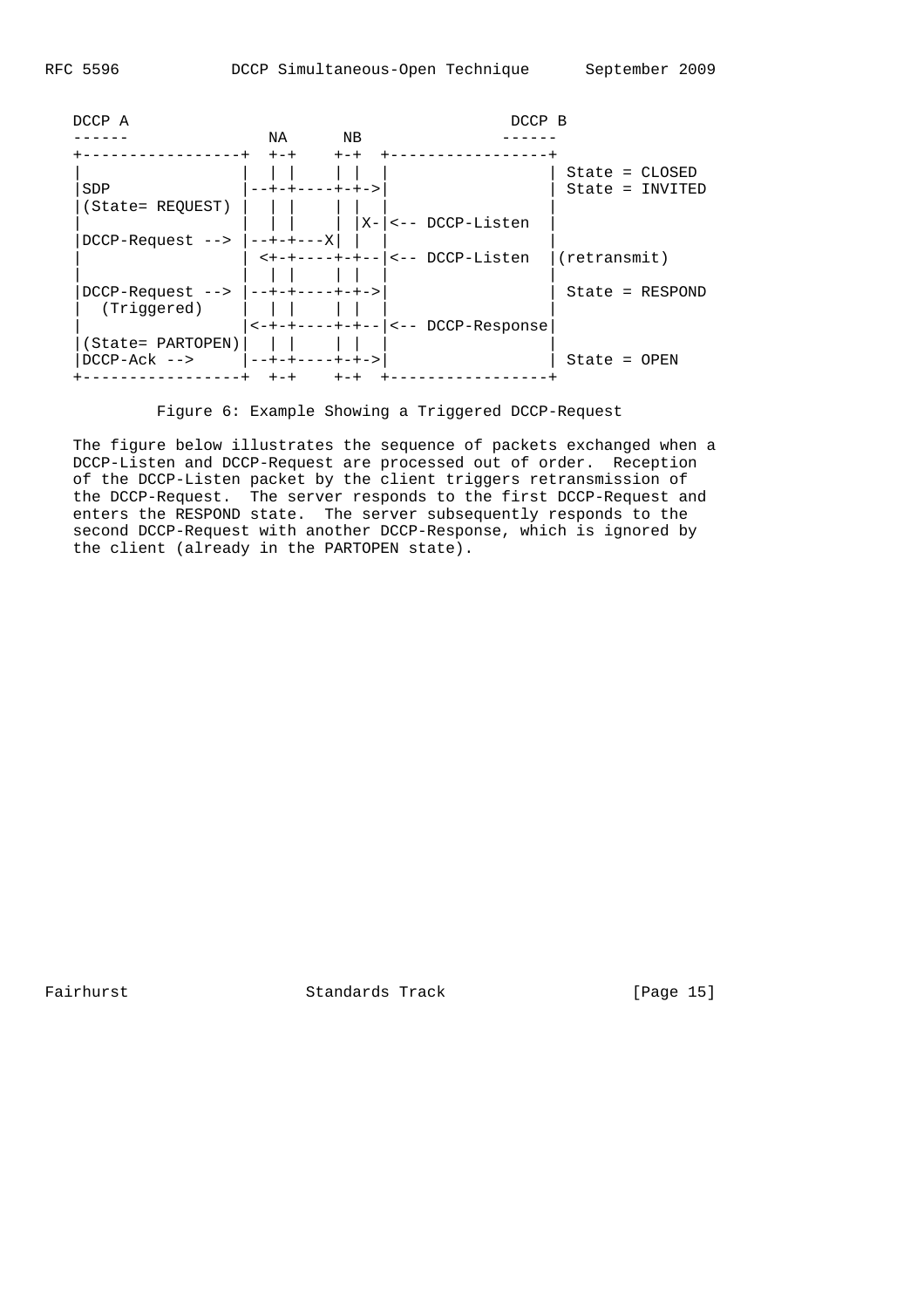

Figure 7: Example Showing an Unnecessary Triggered DCCP-Request

# 2.4. Backwards Compatibility with RFC 4340

 No changes are required if a DCCP client conforming to this document communicates with a DCCP server conforming to [RFC4340].

 If a client implements only [RFC4340], an incoming DCCP-Listen packet would be ignored due to step 1 in Section 8.1 of [RFC4340], which at the same time also conforms to the behaviour specified by this document.

 This document further does not modify communication for any DCCP server that implements a passive-open without fully binding the addresses, ports, and Service Codes to be used. The authors therefore do not expect practical deployment problems with existing, conformant DCCP implementations.

3. Discussion of Design Decisions

 This is an informative section that reviews the rationale for the design of this method.

Fairhurst **Standards Track** [Page 16]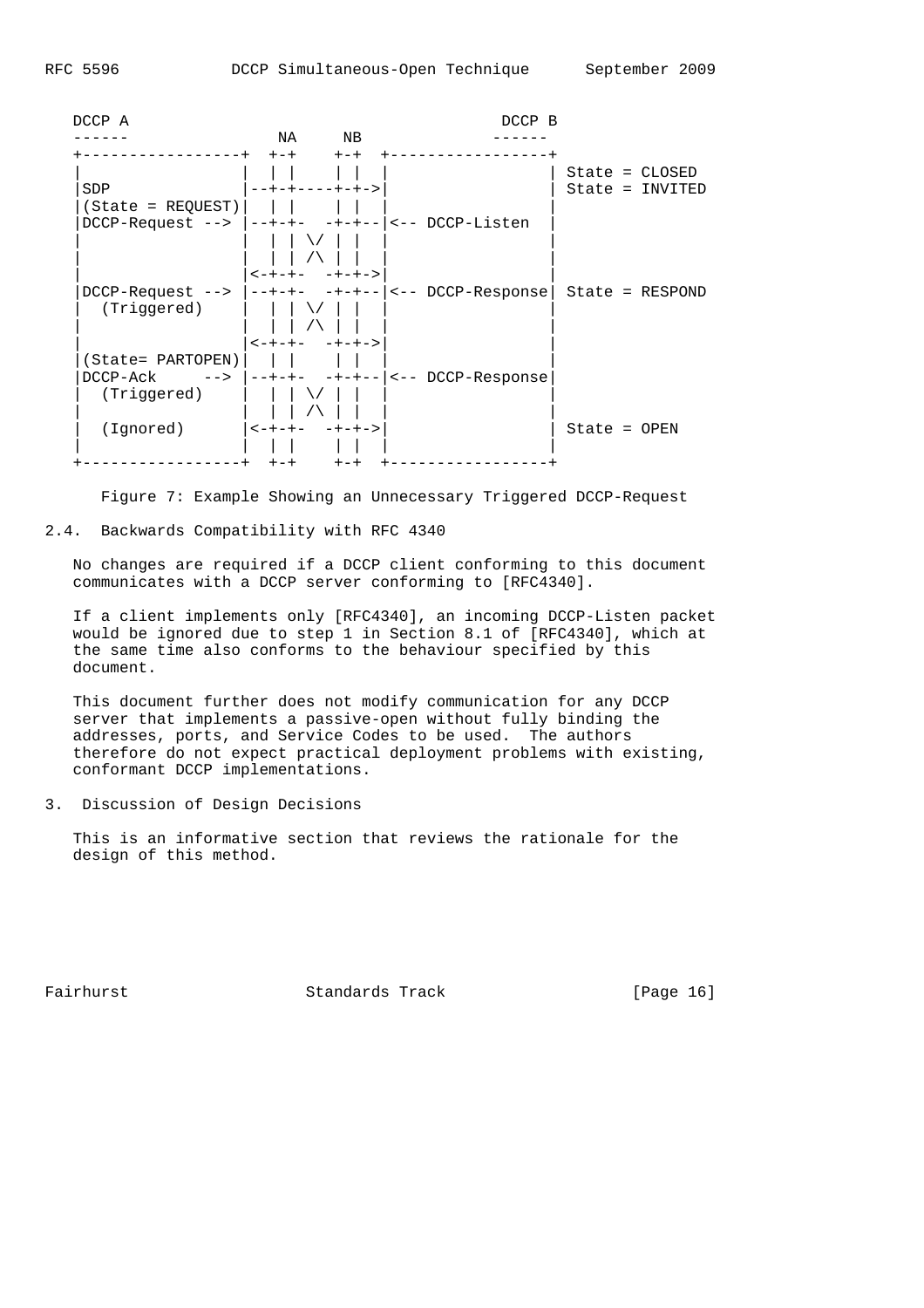# 3.1. Rationale for a New Packet Type

 The DCCP-Listen packet specified in Section 2.2.1 has the same format as the DCCP-Request packet ([RFC4340], Section 5.1), the only difference is in the value of the Type field. The usage, however, differs. The DCCP-Listen packet serves as an advisory message, not as part of the actual connection setup: sequence numbers have no meaning, and no payload can be communicated.

 A DCCP-Request packet could, in theory, also have been used for the same purpose. The following arguments were against this:

 The first problem was that of semantic overloading: the DCCP-Request defined in [RFC4340] serves a well-defined purpose, being the initial packet of the 3-way handshake. Additional use in the manner of a DCCP-Listen packet would have required DCCP processors to have two different processing paths: one where a DCCP-Request was interpreted as part of the initial handshake, and another where the same packet was interpreted as an indication of an intention to accept a new connection. This would complicate packet processing in hosts and, in particular, stateful middleboxes (which may have restricted computational resources).

 The second problem is that a client receiving a DCCP-Request from a server could generate a DCCP-Reset packet if it had not yet entered the REQUEST state (step 7 in Section 8.5 of [RFC4340]). The method specified in this document lets client endpoints ignore DCCP-Listen packets. Adding a similar rule for the DCCP-Request packet would have been cumbersome: clients would not have been able to distinguish between a DCCP-Request packet meant to indicate an intention to accept a new connection and a genuinely erratic connection initiation.

 The third problem is similar and refers to a client receiving the indication after having itself sent a (connection-initiation) DCCP- Request. Step 7 in Section 8.5 of [RFC4340] requires the client to reply to a DCCP-Request from the server with a DCCP-Sync packet. Since sequence numbers are ignored for this type of message, additional and complex processing would become necessary: either to ask the client not to respond to a DCCP-Request when the request is used as an indication, or to ask middleboxes and servers to ignore DCCP-Sync packets generated in response to DCCP-Request packets that are used as indications. Furthermore, since no initial sequence numbers have been negotiated at this stage, sending a DCCP-SyncAck would not be meaningful.

 The use of a separate packet type therefore allows simpler and clearer processing.

Fairhurst Standards Track [Page 17]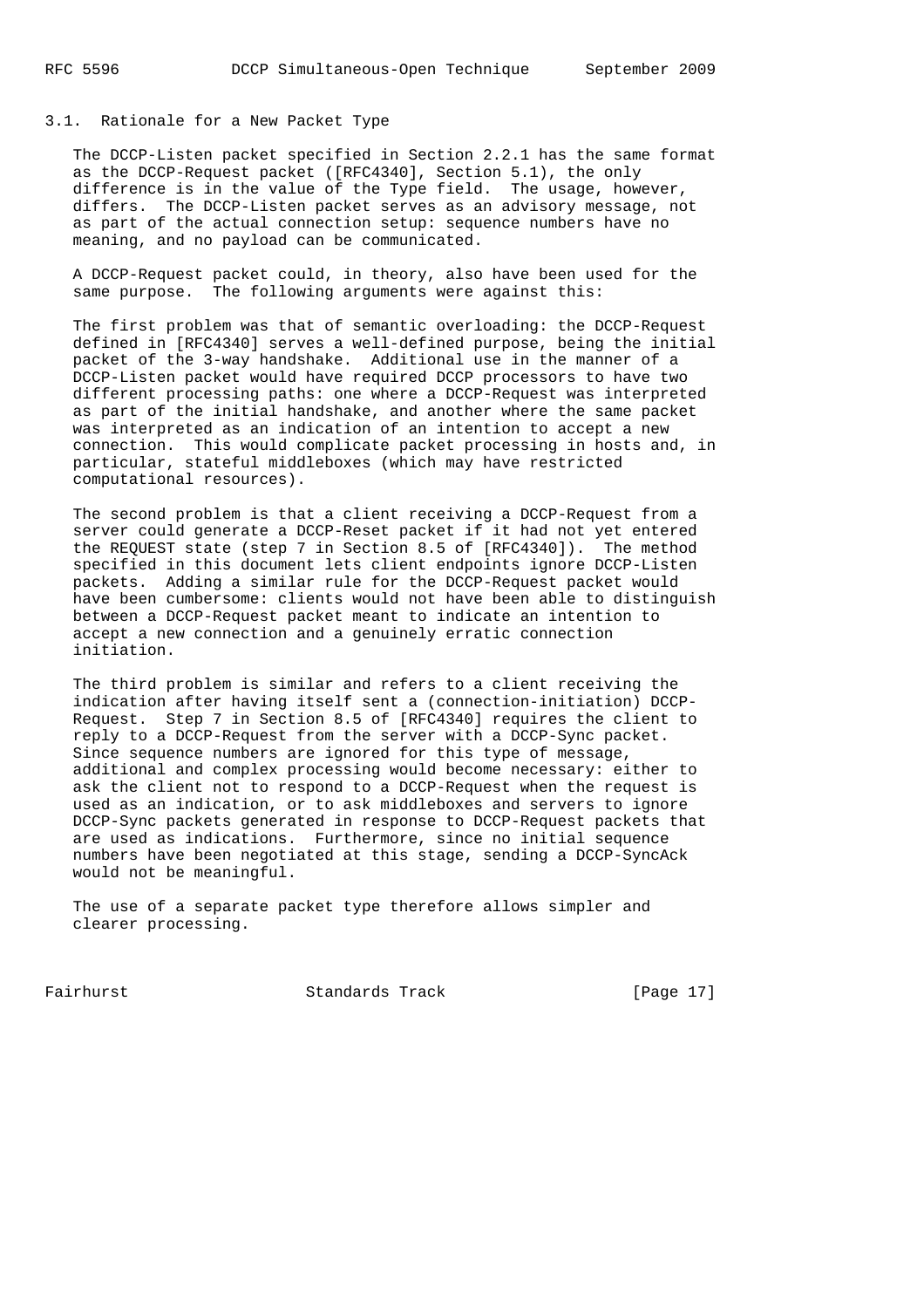## 3.1.1. Use of Sequence Numbers

 Although the DCCP-Listen Sequence Number fields are ignored, they have been retained in the DCCP-Listen packet header to reuse the generic header format from Section 5.1 of [RFC4340].

 DCCP assigns a random initial value to the sequence number when a DCCP connection is established [RFC4340]. However, a sender is required to set this value to zero for a DCCP-Listen packet. Both clients and middleboxes are also required to ignore this value.

 The rationale for ignoring the Sequence Number fields of DCCP-Listen packets is that, at the time the DCCP-Listen is exchanged, the endpoints have not yet entered connection setup: the DCCP-Listen packet is sent while the server is still in the passive-open (INVITED) state, i.e., it has not yet allocated state, other than binding to the client's IP-address:port and Service Code.

## 3.2. Generation of Listen Packets

 A DCCP server should by default permit generation of DCCP-Listen packets. Since DCCP-Listen packets solve a particular problem with NAT and/or firewall traversal, the generation of DCCP-Listen packets on passive sockets is tied to a condition (binding to a remote address and Service Code that are both known a priori) to ensure this does not interfere with the general case of "normal" DCCP connections (where client addresses are generally not known in advance).

 In the TCP world, the analogue is a transition from LISTEN to SYN\_SENT by virtue of sending data: "A fully specified passive call can be made active by the subsequent execution of a SEND" ([RFC0793], Section 3.8). Unlike TCP, this update does not perform a role change from passive to active. Like TCP, DCCP-Listen packets are only sent by a DCCP-server when the endpoint is fully specified (Section 2.2).

#### 3.3. Repetition of DCCP-Listen Packets

 Repetition is a necessary requirement to increase robustness and the chance of successful connection establishment when a DCCP-Listen packet is lost due to congestion, link loss, or some other reason.

 The decision to recommend a maximum number of 3 timeouts (2 repeated copies of the original DCCP-Listen packet) results from the following consideration: the repeated copies need to be spaced sufficiently far apart in time to avoid suffering from correlated loss. The interval of 200ms was chosen to accommodate a wide range of wireless and wired network paths.

Fairhurst Standards Track [Page 18]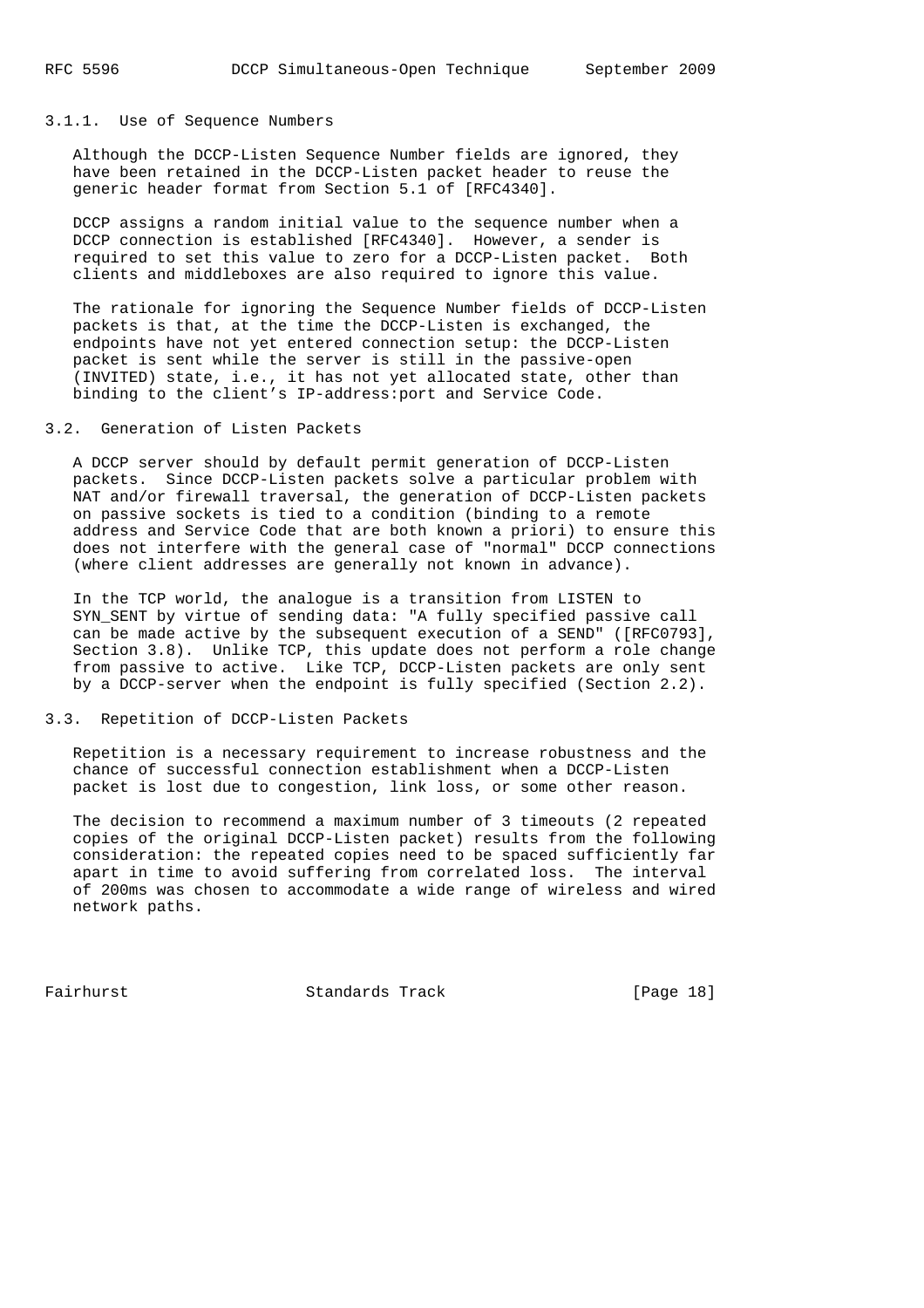Another constraint is given by the retransmission interval for the DCCP-Request ([RFC4340], Section 8.1.1). To establish state, intermediate systems need to receive a (retransmitted) DCCP-Listen packet before the DCCP-Request times out (1 second). With three timeouts, each spaced 200 milliseconds apart, the overall time is still below one second. The sum of 600 milliseconds is sufficiently large to provide for longer one-way delays, as is the case, e.g., on some wireless links.

 The rationale behind transitioning to the LISTEN1 state after two repetitions is that other problems, independent of establishing middlebox state, may occur (such as delay or loss of the initial DCCP-Request). Any late or retransmitted DCCP-Request packets will then still reach the server, allowing connection establishment to successfully complete.

4. Security Considerations

 General security considerations for DCCP are described in [RFC4340]. Security considerations for Service Codes are further described in [RFC5595].

 The method specified in this document generates a DCCP-Listen packet addressed to a specific DCCP client. This exposes the state of a DCCP server that is in a passive listening state (i.e., waiting to accept a connection from a known client).

 The exposed information is not encrypted and therefore could be seen on the network path to the DCCP client. An attacker on this return path could observe a DCCP-Listen packet and then exploit this by spoofing a packet (e.g., DCCP-Request or DCCP-Reset) with the IP addresses, DCCP ports, and Service Code that correspond to the values to be used for the connection. As in other on-path attacks, this could be used to inject data into a connection or to deny a connection request. A similar on-path attack is also possible for any DCCP connection, once the session is initiated by the client ([RFC4340], Section 18).

 The DCCP-Listen packet is only sent in response to explicit, prior out-of-band signaling from a DCCP client to the DCCP server (e.g., SDP [RFC4566] information communicated via the Session Initiation Protocol [RFC3261]) and will normally directly precede a DCCP-Request sent by the client (which carries the same information).

 This update does not significantly increase the complexity or vulnerability of a DCCP implementation that conforms to [RFC4340]. A DCCP server SHOULD therefore, by default, permit generation of DCCP- Listen packets. A server that wishes to prevent disclosing this

Fairhurst **Standards Track** [Page 19]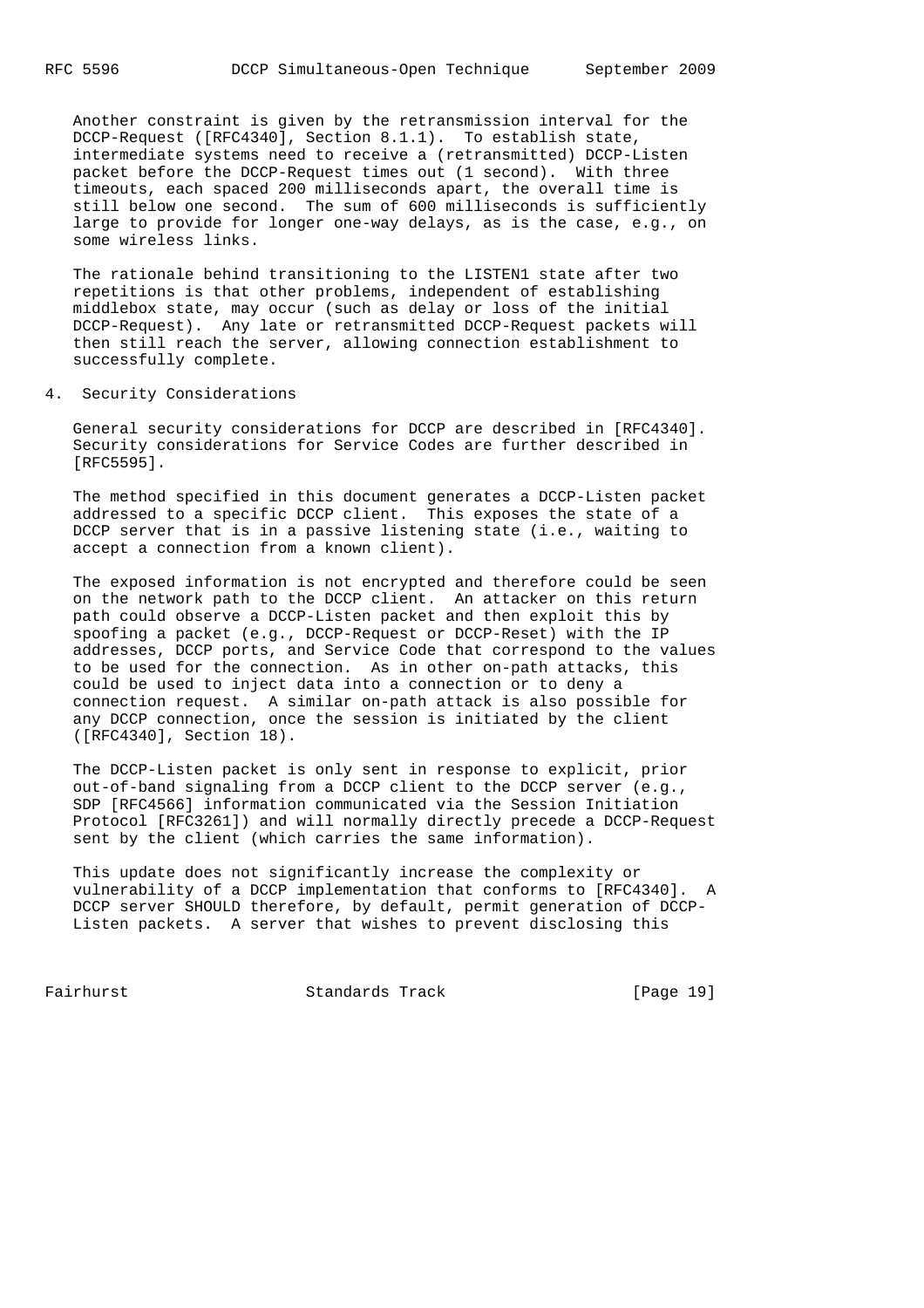information MAY refrain from generating DCCP-Listen packets without impacting subsequent DCCP state transitions, but possibly inhibiting middlebox traversal.

 The DCCP base specification in RFC 4340 defines an Init Cookie option, which lets a DCCP server avoid having to hold any state until the three-way, connection-setup handshake has completed. This specification enables an out-of-band mechanism that forces the server to hold state for a connection that has not yet been established. This is a change in the security profile of DCCP, although the impact is expected to be minimal and depends on the security features of the out-of-band mechanism (SIP SDP is one such mechanism that provides sufficient security features).

 The method creates a new way for a client to set up a DCCP connection to a server using out-of-band data, transported over a signaling connection. If the signaling connection is not encrypted, an eavesdropper could see the client IP address and the port for the to be-established DCCP connection, and generate a DCCP-Listen packet towards the client using its own server IP address and port. However, a client will only respond to a received DCCP-Listen packet if the server IP address and port match an existing DCCP connection that is in the REQUEST state (Section 2.3.2). The method therefore cannot be used to redirect the connection to a different server IP address.

5. IANA Considerations

 The IANA registered a new packet type, "DCCP-Listen", in the IANA DCCP Packet Types Registry. The decimal value 10 has been assigned to this type. This registry entry references this document.

6. Acknowledgements

 This update was originally co-authored by Dr. Gerrit Renker, University of Aberdeen, and the present author acknowledges his insight in design of the protocol mechanism and in careful review of the early revisions of the document text. Dan Wing assisted on issues relating to the use of NAT and NAPT.

Fairhurst Standards Track [Page 20]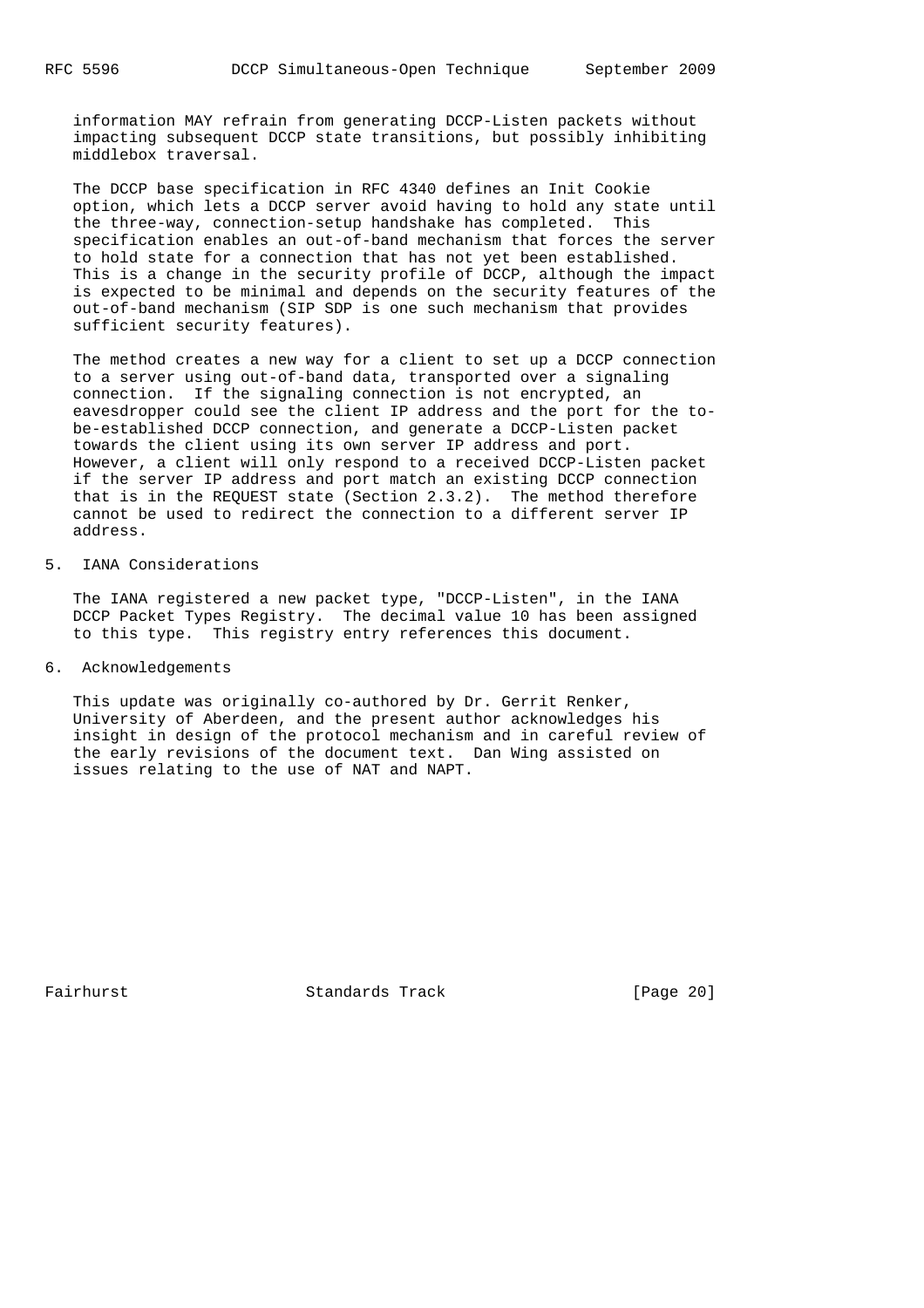# 7. References

7.1. Normative References

- [RFC2119] Bradner, S., "Key words for use in RFCs to Indicate Requirement Levels", BCP 14, RFC 2119, March 1997.
- [RFC4340] Kohler, E., Handley, M., and S. Floyd, "Datagram Congestion Control Protocol (DCCP)", RFC 4340, March 2006.
- [RFC5595] Fairhurst, G., "The DCCP Service Code", RFC 5595, September 2009.
- 7.2. Informative References
	- [Epp05] Eppinger, J-L., "TCP Connections for P2P Apps: A Software Approach to Solving the NAT Problem", Carnegie Mellon University/ISRI Technical Report CMU-ISRI-05-104, January 2005.
	- [FSK05] Ford, B., Srisuresh, P., and D. Kegel, "Peer-to-Peer Communication Across Network Address Translators", Proceedings of USENIX-05, pages 179-192, 2005.
	- [GF05] Guha, S. and P. Francis, "Characterization and Measurement of TCP Traversal through NATs and Firewalls", Proceedings of Internet Measurement Conference (IMC-05), pages 199- 211, 2005.
	- [GTF04] Guha, S., Takeda, Y., and P. Francis, "NUTSS: A SIP based approach to UDP and TCP connectivity", Proceedings of SIGCOMM-04 Workshops, Portland, OR, pages 43-48, 2004.
	- [H.323] ITU-T, "Packet-based Multimedia Communications Systems", Recommendation H.323, July 2003.
	- [ICE] Rosenberg, J., "TCP Candidates with Interactive Connectivity Establishment (ICE)", Work in Progress, July 2008.
	- [NAT-APP] Ford, B., "Application Design Guidelines for Traversal through Network Address Translators", Work in Progress, March 2007.
	- [RFC0793] Postel, J., "Transmission Control Protocol", STD 7, RFC 793, September 1981.

Fairhurst **Standards Track** [Page 21]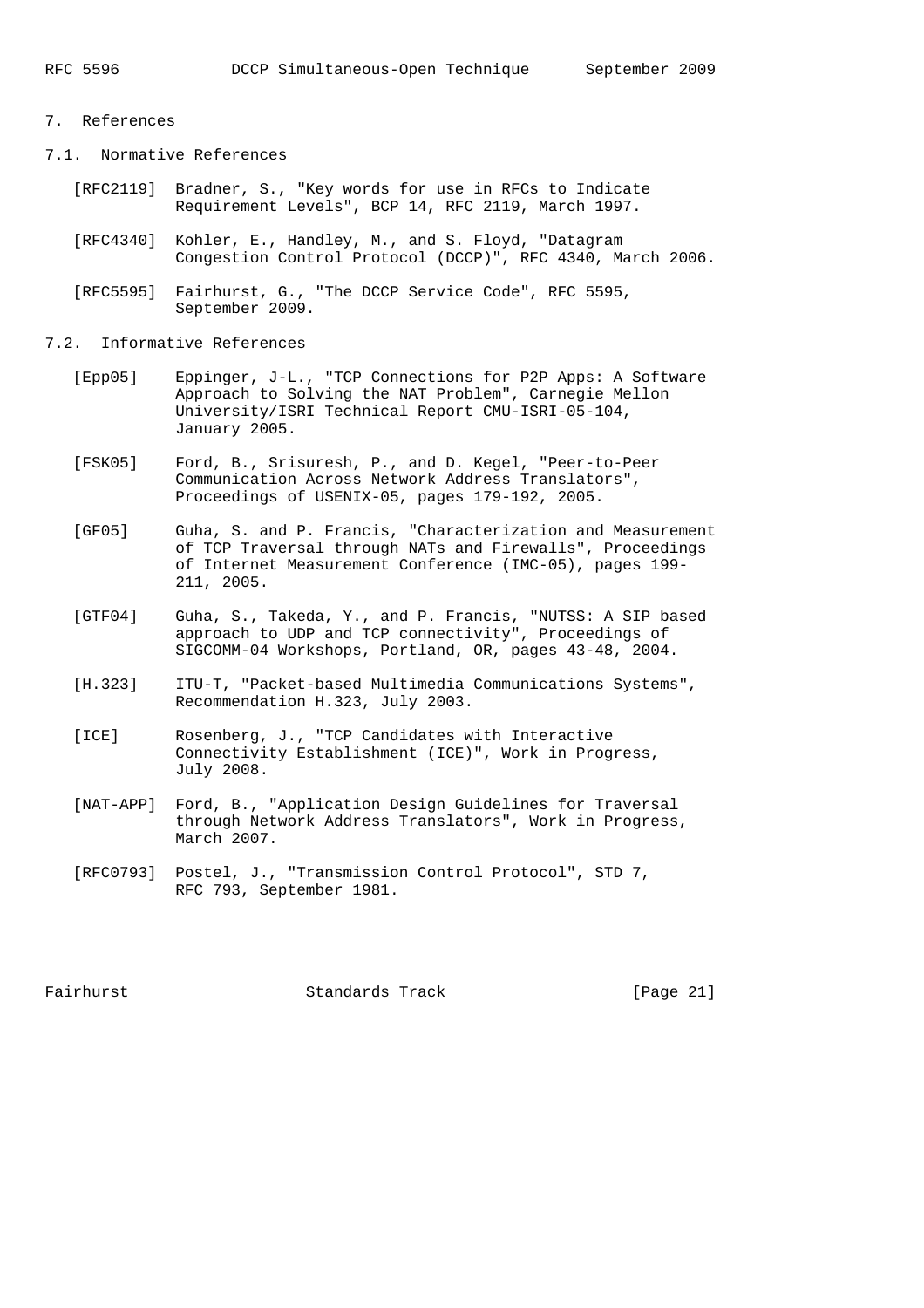- [RFC2663] Srisuresh, P. and M. Holdrege, "IP Network Address Translator (NAT) Terminology and Considerations", RFC 2663, August 1999.
- [RFC3022] Srisuresh, P. and K. Egevang, "Traditional IP Network Address Translator (Traditional NAT)", RFC 3022, January 2001.
- [RFC3235] Senie, D., "Network Address Translator (NAT)-Friendly Application Design Guidelines", RFC 3235, January 2002.
- [RFC3261] Rosenberg, J., Schulzrinne, H., Camarillo, G., Johnston, A., Peterson, J., Sparks, R., Handley, M., and E. Schooler, "SIP: Session Initiation Protocol", RFC 3261, June 2002.
- [RFC4566] Handley, M., Jacobson, V., and C. Perkins, "SDP: Session Description Protocol", RFC 4566, July 2006.
- [RFC4787] Audet, F. and C. Jennings, "Network Address Translation (NAT) Behavioral Requirements for Unicast UDP", BCP 127, RFC 4787, January 2007.
- [RFC5382] Guha, S., Biswas, K., Ford, B., Sivakumar, S., and P. Srisuresh, "NAT Behavioral Requirements for TCP", BCP 142, RFC 5382, October 2008.
- [RFC5597] Denis-Courmont, R., "Network Address Translation (NAT) Behavioral Requirements for the Datagram Congestion Control Protocol", BCP 150, RFC 5597, September 2009.
- [STUN] Rosenberg, J., Mahy, R., and P. Matthews, "Traversal Using Relays around NAT (TURN): Relay Extensions to Session Traversal Utilities for NAT (STUN)", Work in Progress, June 2009.

Fairhurst Standards Track [Page 22]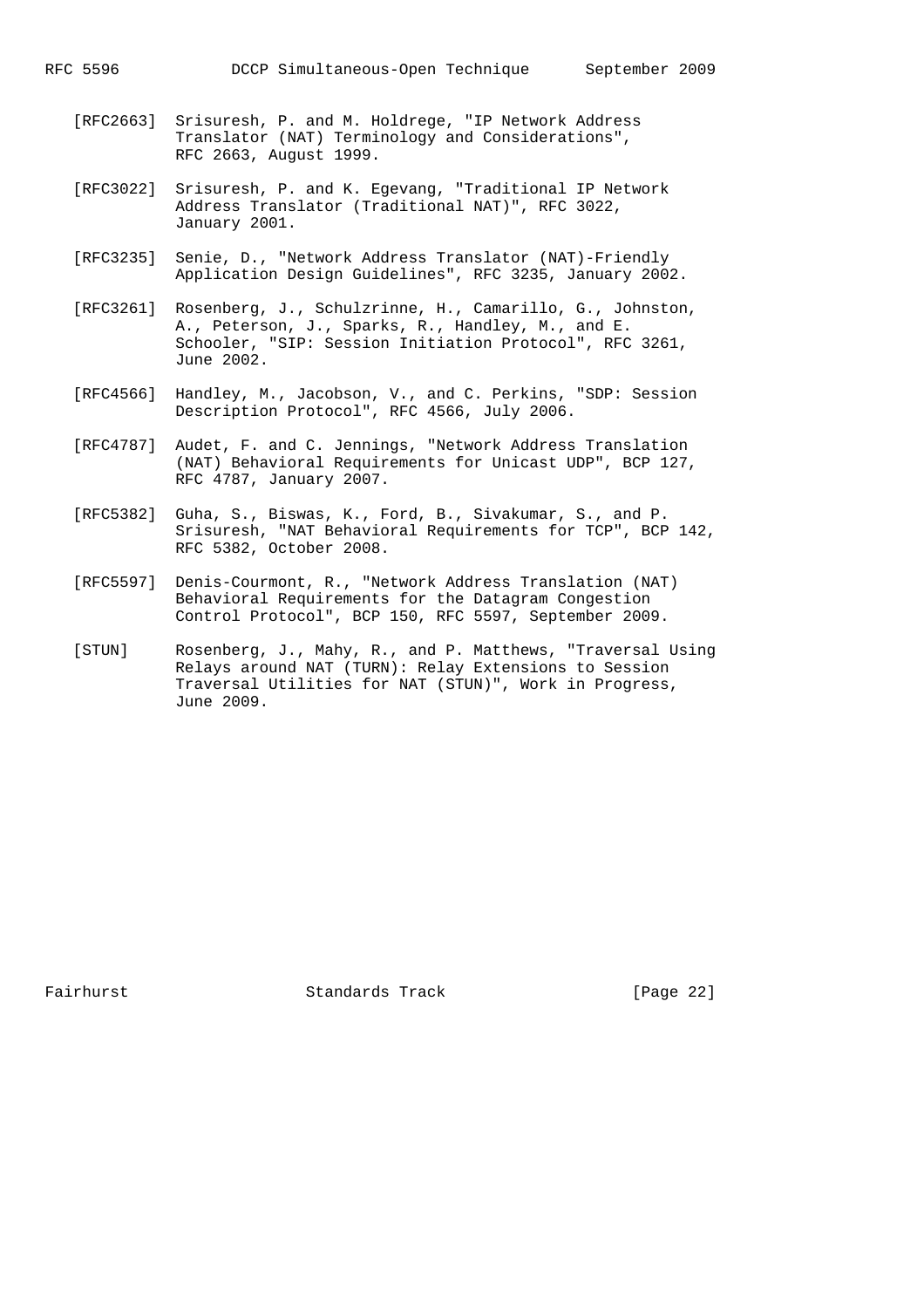Appendix A. Discussion of Existing NAT Traversal Techniques

 This appendix provides a brief review of existing techniques to establish connectivity across NAT devices, with the aim of providing background information. It first considers TCP NAT traversal based on simultaneous-open, and then discusses a second technique based on role reversal. Further information can be found in [GTF04] and [GF05].

 A central idea shared by these techniques is to make peer-to-peer sessions look like "outbound" sessions on each NAT device. Often a rendezvous server, located in the public address realm, is used to enable clients to discover their NAT topology and the addresses of peers.

 The term 'hole punching' was coined in [FSK05] and refers to creating soft state in a traditional NAT device by initiating an outbound connection. A well-behaved NAT can subsequently exploit this to allow a reverse connection back to the host in the private address realm.

 UDP and TCP hole punching use nearly the same technique [RFC4787]. The adaptation of the basic UDP hole punching principle to TCP NAT traversal [RFC5382] was introduced in Section 4 of [FSK05] and relies on the simultaneous-open feature of TCP [RFC0793]. A further difference between UDP and TCP lies in the way the clients perform connectivity checks after obtaining suitable address pairs for connection establishment. Whereas in UDP a single socket is sufficient, TCP clients require several sockets for the same address and port tuple:

o a passive socket to listen for connectivity tests from peers, and

 o multiple active connections from the same address to test reachability of other peers.

 The SYN sent out by client A to its peer B creates soft state in A's NAT. At the same time, B tries to connect to A:

- o if the SYN from B has left B's NAT before the arrival of A's SYN, both endpoints perform simultaneous-open (4-way handshake of SYN/ SYNACK);
- o otherwise, A's SYN may not enter B's NAT, which leads to B performing a normal open (SYN\_SENT => ESTABLISHED) and A performing a simultaneous-open (SYN\_SENT => SYN\_RCVD => ESTABLISHED).

Fairhurst Standards Track [Page 23]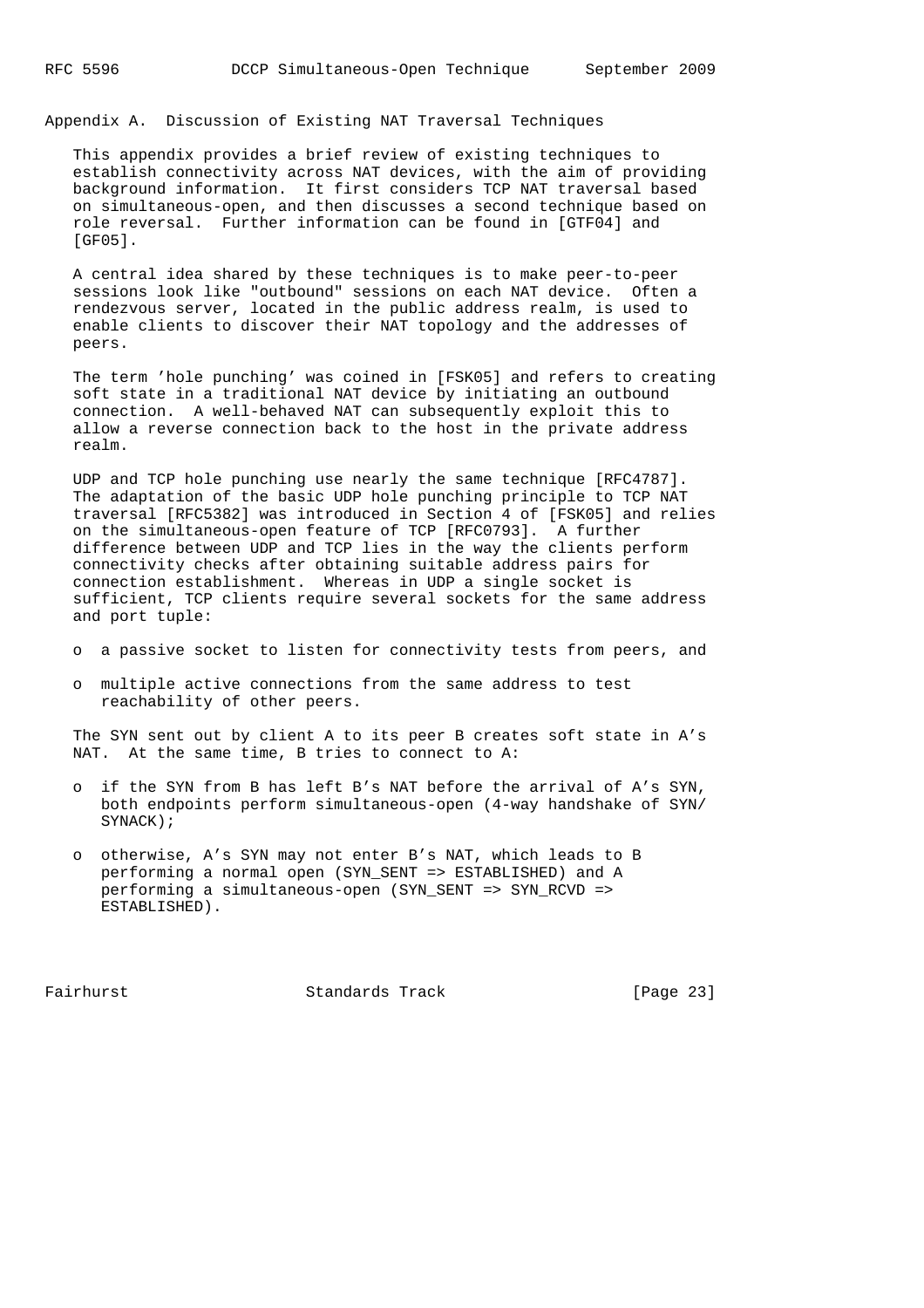In the latter case, it is necessary that the NAT does not interfere with a RST segment (REQ-4 in [RFC5382]). The simultaneous-open solution is convenient due to its simplicity, and is thus a preferred mode of operation in the TCP extension for Interactive Connectivity Establishment (ICE) ([ICE], Section 2).

A.1. NAT Traversal Based on a Simultaneous-Request

 Among the various TCP NAT traversal approaches, the one using a TCP simultaneous-open suggests itself as a candidate for DCCP due to its simplicity ([GF05], [NAT-APP]).

 A characteristic of TCP simultaneous-open is that this erases the clear distinction between client and server: both sides enter through active (SYN\_SENT) as well as passive (SYN\_RCVD) states. This characteristic conflicts with the DCCP design decision to provide a clear separation between client and server functions ([RFC4340], Section 4.6).

 In DCCP, several mechanisms implicitly rely on clearly defined client/server roles:

- o Feature Negotiation: with few exceptions, almost all of DCCP's negotiable features use the "server-priority" reconciliation rule ([RFC4340], Section 6.3.1), whereby a peer exchanges its preference lists of feature values, and the server decides the outcome.
- o Closing States: only a server may generate DCCP-CloseReq packets (asking the peer to hold timewait state), while a client is only permitted to send DCCP-Close or DCCP-Reset packets to terminate a connection ([RFC4340], Section 8.3).
- o Service Codes [RFC5595]: a server may be associated with multiple Service Codes, while a client must be associated with exactly one ([RFC4340], Section 8.1.2).
- o Init Cookies: may only be used by a server and on DCCP-Response packets ([RFC4340], Section 8.1.4).

 The latter two points are not obstacles per se, but would have hindered the transition from a passive to an active socket. In DCCP, a DCCP-Request is only generated by a client. The assumption that "all DCCP hosts may be clients" was dismissed, since it would require undesirable changes to the state machine and would limit application programming. As a consequence, the retro-fitting of a TCP-style simultaneous-open into DCCP to allow simultaneous exchange of DCCP- Connect packets was not recommended.

Fairhurst **Standards Track** [Page 24]